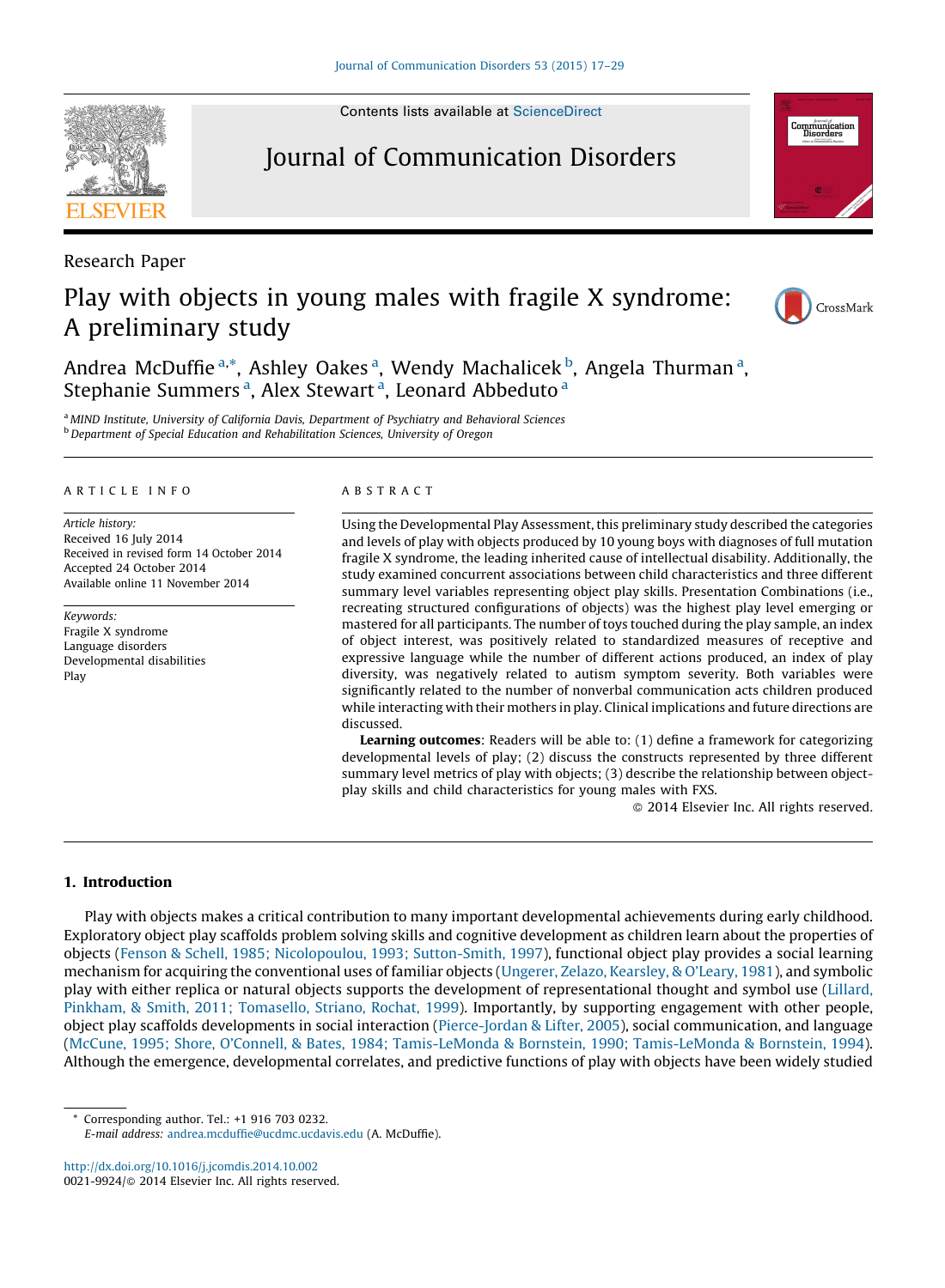in children with typical and atypical development, there are no published studies examining play with objects in children with fragile X syndrome (FXS), the leading inherited cause of intellectual disability ([Crawford,](#page-11-0) Acuna, & Sherman, 2001). The phenotypic characteristics of young males with FXS, however, are likely to significantly affect both the developmental emergence of play skills and the amount of time spent productively engaged with objects. Thus, examining patterns and correlates of play with objects in young children with the FXS full mutation can further our understanding of the behavioral phenotype of this disorder. In the current study, we were interested in providing a descriptive analysis of the object-focused play skills of a group of young boys with FXS who were at the earliest stages of language development. We also examined concurrent associations between several different metrics of play with standardized and naturally occurring measures of cognition, communication, and language.

#### 1.1. Fragile X syndrome

FXS is caused by a mutation in the FMR1 gene which is on the X chromosome ([Verkerk](#page-12-0) et al., 1991). The normal version of the FMR1 gene is comprised of 5–54 CGG repeats, but individuals with FXS have expansions exceeding 200 repeats, which is termed the full mutation. The FXS full mutation leads to hypermethylation and transcriptional silencing ofthe gene such that its protein product, termed the fragile X mental retardation protein (FMRP), is reduced or absent (Oostra & [Willemson,](#page-11-0) 2009). FMRP regulates protein synthesis at the synapse; thus, FMRP is important for cognition as it guides neuronal development and experience-dependent learning (Bassall & [Warren,](#page-10-0) 2008). Prevalence estimates for the FMR1 full mutation are 1 in 3500 males and 1 in 6000–8000 females ([Coffee](#page-11-0) et al., 2009). Relative to males, females with the full mutation tend to be less affected, given the protective presence of an unaffected X chromosome.

## 1.2. Males with fragile X syndrome

Virtually all males with the FMR1 full mutation have cognitive delays, with 85% having IQs between 40 and 55 ([Hessl](#page-11-0) et al., [2009](#page-11-0)). Additionally, language delays are often more severe than would be expected based upon nonverbal cognitive level [\(Abbeduto,](#page-10-0) Brady, & Kover, 2007) due to other phenotypic characteristics that negatively impact the ways in which males with FXS are able to use spoken language during conversational interactions. For instance, the majority of males with FXS display hyperarousal and attentional difficulties (Cornish, Scerif, & [Karmiloff-Smith,](#page-11-0) 2007; Scerif, Longhi, Cole, Karmiloff-Smith, & [Cornish,](#page-11-0) 2012); anxiety and social withdrawal (Cordeiro, Ballinger, [Hagerman,](#page-11-0) & Hessl, 2011; Kau, Reider, Payne, Meyer, & [Fruend,](#page-11-0) 2000); repetitive and stereotyped behaviors (Hall, [Lightbody,](#page-11-0) Hirt, Rezvani, & Reiss, 2010); and other challenging behaviors, including aggression and self-injury (Hall, [Lightbody,](#page-11-0) & Reiss, 2008; Symons, Clark, Hatton, Skinner, & [Bailey,](#page-11-0) 2003). Challenging behaviors emerge early in toddlerhood for males with FXS (Symons et al., 2003; [Symons,](#page-11-0) Byiers, Raspa, [Bishop,](#page-11-0) & Bailey, 2010) and most frequently function to escape task demands or to obtain preferred items [\(Symons](#page-11-0) et al., [2003;](#page-11-0) Citation removed for blind review, 2014).

As many as 90% of males with FXS also display behaviors that are consistent with symptoms of autism, such as hand flapping, repetitive speech, and gaze aversion (Merenstein et al., 1996). Across studies, symptoms of autism are frequent and severe enough that approximately 60% of males with FXS receive a comorbid diagnosis based upon meeting gold-standard diagnostic criteria for an autism spectrum disorder (ASD) (Bailey, Mesibov, Hatton, Clark, Roberts, [Mayhew,](#page-10-0) 1998; Demark, [Feldman,](#page-10-0) Holden, & McLean, 2003; Hall et al., 2010; Harris et al., 2008). On average, boys with comorbid FXS and ASD have lower levels of nonverbal cognition [\(Hernandez](#page-11-0) et al., 2009; Removed for blind review, 2014; [Wolff](#page-12-0) et al., 2012) and higher rates of challenging behaviors (Smith, Barker, Seltzer, Abbeduto, & [Greenberg,](#page-11-0) 2012) than boys diagnosed with nonsyndromic ASD (i.e., ASD for which a genetic etiology has been ruled out).

# 1.3. Play in typically developing children and those with developmental disabilities

For typically developing children, play with objects emerges during infancy and, broadly speaking, progresses sequentially from the indiscriminate manipulation of objects to enacting experiences and events with symbolic actions. Thus, it is generally accepted that the emergence of symbols is concurrently reflected in children's actions during play as well as in their accomplishments in referential communication (Bloom, Tinker, & [Scholnick,](#page-10-0) 2001; Ungerer & Sigman, 1984; [McCune,](#page-10-0) 1995). Children with developmental disabilities are likely to produce fewer actions with objects, use less diverse and complex play, and be interested in fewer different objects than typically developing children at the same developmental levels (Lifter, Foster Sanda, Arzamarzki, Briesch, & McClure, 2011; [Thiemann-Bourque,](#page-11-0) Brady, & Fleming [\(2012\)](#page-11-0)).

Numerous researchers have proposed a variety of taxonomies that specifically describe the sequential stages of play through which children progress (Belsky & Most, 1981; Fenson, Kagan, [Kearsley,](#page-10-0) & Zelazo, 1976; Lifter & Bloom, 1989; Lifter, Edwards, Avery, Anderson, [Sulzer-Azaroff,](#page-10-0) 1988; McCune, 1995; Ungerer & Sigman, 1981). In the current study, we utilized the Developmental Play Assessment(DPA) developed by Lifter and colleagues [\(Lifter,](#page-11-0) 2000). The DPA was designed to assess the play activities of children with developmental disabilities; thus, it includes numerous qualitative subcategories that can be used to provide a more nuanced description of play in children who have less well-developed play skills ([Lifter,](#page-11-0) 2000).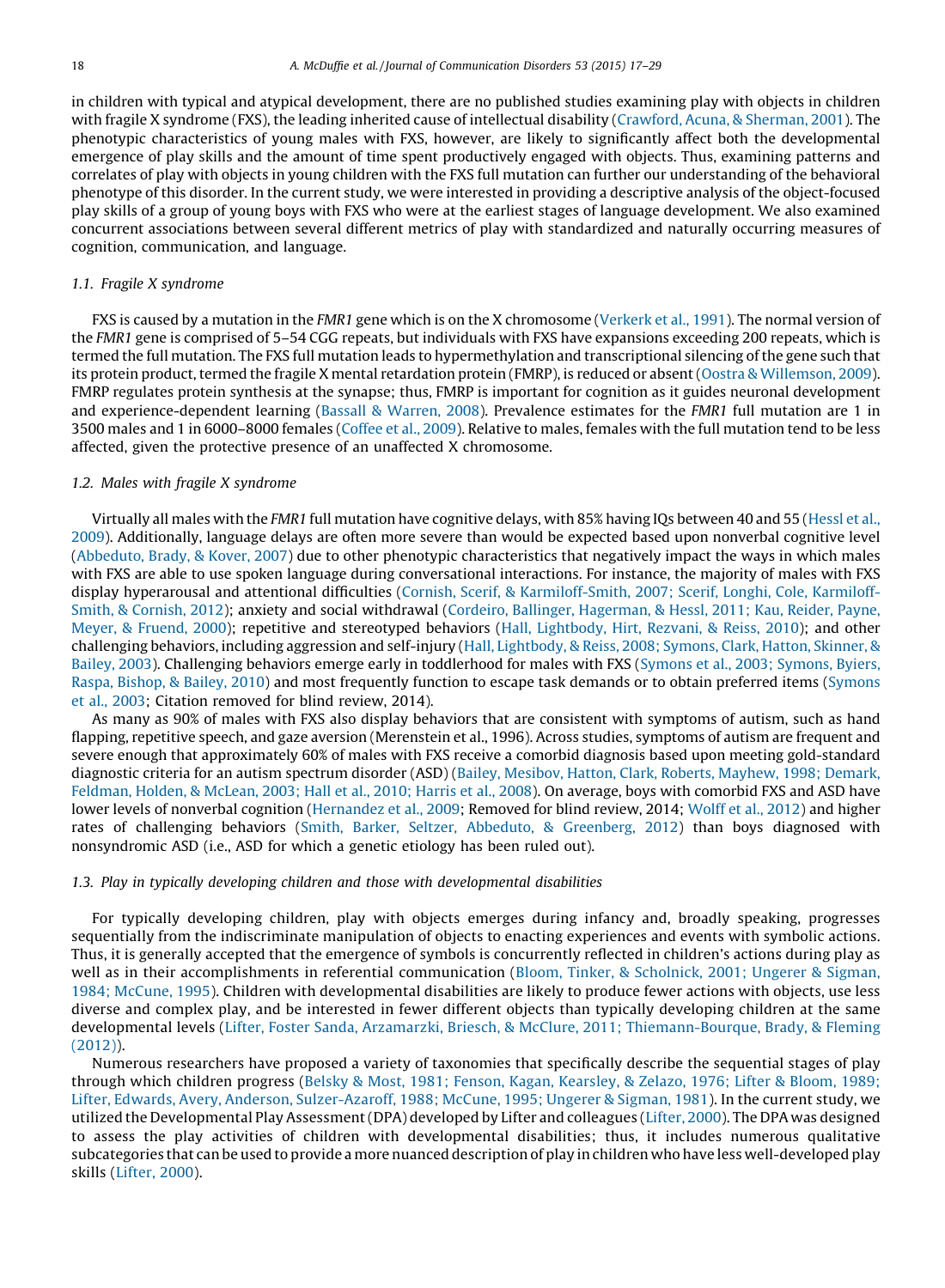The play categories included in the current study represent four developmental levels of play with objects: Indiscriminate Play Actions, Discriminative Play Actions, Combinatorial Play Actions, and Pretend Play Actions. In typical development, indiscriminate play emerges at a developmental level of 4–6-months as the child produces simple actions involving visual exploration and tactile manipulation of objects (i.e., mouthing, shaking, banging; Vondra & Belsky, 1989; [Williams,](#page-12-0) 2003). Discriminative play actions emerge at a developmental level of approximately 7–9-months, as the child begins to produce actions that are specific to the physical attributes of the manipulated objects (e.g., rolling a ball, turning a dial on a toy phone, pushing a vehicle with wheels). During this same developmental period, the child is able to separate objects from the configurations in which these objects are initially presented (e.g., removing pieces from a puzzle). Many researchers have suggested that the production of discriminative play actions supports development in cognition and problem solving.

By approximately 9-months of age, children begin to display combinatorial play actions as they bring together objects in ways that are constrained by the physical attributes of the objects (e.g., nesting cups inside one another, putting a peg in a hole; [Belsky](#page-10-0) & Most, 1981). At a developmental level of 12-months, the child is able to combine two or more unrelated objects (e.g., putting objects into a container), and later combine objects based upon their specific physical attributes (e.g., stacking blocks, stringing beads; [Fenson](#page-11-0) et al., 1976). The ability to simultaneously consider two or more objects enables children to explore, through active manipulation and visual inspection, the functional, spatial, causal, and categorical relationships between objects ([Fenson](#page-11-0) & Schell, 1985). All of these types of play may be considered functional as they use objects as they were intended.

At a developmental level of approximately 13-months, children first begin to use objects to reproduce actions they have encountered during daily routines and they later begin to direct these conventional actions to play partners and inanimate figures (e.g., putting a spoon to mouth; [Fenson](#page-11-0) & Schell, 1985). These types of actions demonstrate knowledge of the action that is conventionally associated with an object (Bigelow, [MacLean,](#page-10-0) & Proctor, 2004). Fenson and [colleagues](#page-11-0) (1976) noted that approximately one-half of typically developing 13-month olds and all of typically developing 20-month olds performed at least one functional play act when observed for 20 min with a variety of toys. Thus, at a cognitive developmental level between 13- and 20-months, we can anticipate that children with developmental disabilities will begin to produce play actions that include functional play with conventional objects.

Pretend play, the final play level designated by Lifter [\(2000\)](#page-11-0) and considered in the current study, includes two categories of play with objects that are generally considered to be symbolic. The first category involves object substitutions in which a familiar action is performed on an object that ''stands for'' or represents another object (e.g., using a block for a hamburger). The second category involves use of a doll or other figure as an active agent that can initiate and perform actions independently (putting spoon in doll's hand). Distinguishing between these sequential categories of pre-symbolic and pretend play is important for children with neurodevelopmental disorders at lower levels of cognitive development because they may produce earlier emerging forms of pretend play that could be overlooked with the use of more global play taxonomies.

Over and above the cognitive challenges experienced by young boys with FXS, their phenotypic characteristics (inattention, hyperactivity, repetitive and challenging behaviors) seem particularly likely to interfere with engagement in sustained periods of productive exploratory play with objects and may well impact the emergence of play skills more than for children with other developmental disabilities. In addition to the potential bidirectional effects of limited play skills on cognitive development, it is likely that limitations in object-focused engagement also have a negative transactional impact on opportunities for learning new play skills and for the number of language learning opportunities that young boys with FXS receive from their caregivers.

### 1.4. Play as a context for the development of language

Although play with objects is important for cognitive development, typically developing children are unlikely to play alone for long periods of time ([Kasari](#page-11-0) et al., 2014). During the period from 9–15-months, play with objects provides a natural context for children to engage in reciprocal interactions with their caregivers, thereby supporting developments in social communication and language (Lifter et al., [2011a\)](#page-11-0).

Through participation in familiar, predictable routines, children learn about the back and forth nature of communication and the ways in which communication acts are paired with object-based exchanges ([Halliday,](#page-11-0) 1984). Thus, children's first communicative turns may take the form of a gesture (e.g., reach or give) produced in response to a cue (e.g., expectant waiting) from the caregiver within a routine with an object. Participation in play-based routines allows children with and without disabilities to coordinate attention between people and objects and increases the frequency of child communication acts directed to the caregiver (Adamson & Chance, 1998; Bakeman & [Adamson,](#page-10-0) 1984).

When children are interested in objects, they are more likely to refer to these objects by producing communication acts for the purpose of initiating joint attention (i.e., labeling/commenting) or behavioral regulation (i.e., requesting), the two most frequently used categories of prelinguistic gestural communication [\(Wetherby,](#page-12-0) Cain, Yonclas & Walker, 1988), or by taking a turn with the object (i.e., object exchange; Yoder & [Stone,](#page-12-0) 2006). The rate at which children use these prelinguistic behaviors to communicate intentionally is a significant predictor of later expressive vocabulary in children with mild to moderate developmental delays [\(McCathren,](#page-11-0) Yoder, & Warren, 1999). A child who engages with objects infrequently may face a relative disadvantage in the frequency of opportunities to produce gestures for turn-taking, requesting, and referential purposes.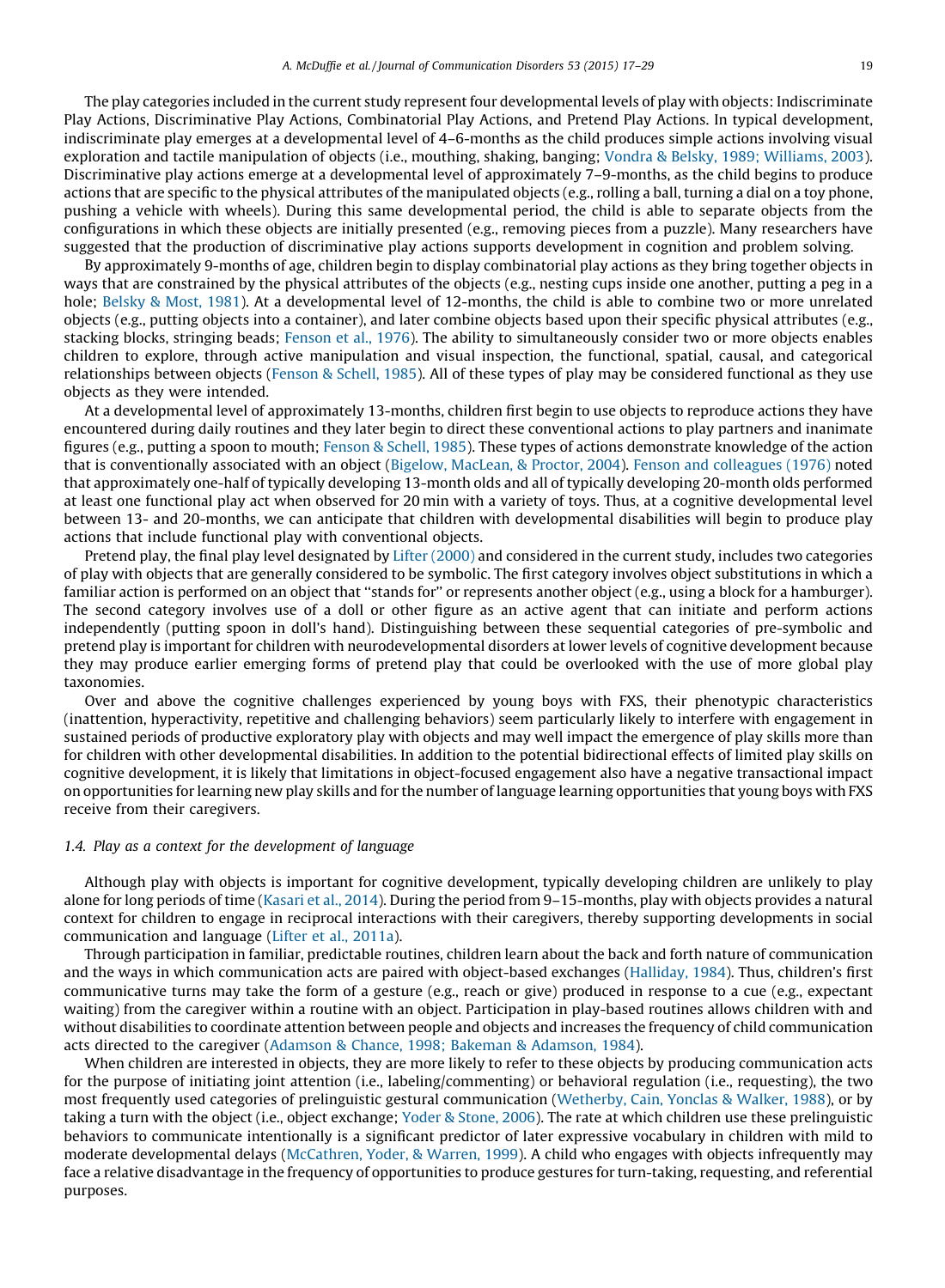Frequent participation in object-based routines also allows the child to hear consistent linguistic input from caregivers that corresponds to the objects and actions utilized within the routine. When children are productively engaged in play with objects, and even when children produce play actions that are not considered to be symbolic, caregivers can provide verbal language input that follows into the child's focus of attention. Follow-in language allows children to make accurate associations, or mappings, between novel labels and the objects or actions to which these labels refer (Baldwin & [Tomasello,](#page-10-0) 1998). Caregivers of children who spend more time actively and productively engaged in play with objects will have more opportunities to provide a variety of vocabulary words that correspond to the objects in which the child is interested and the actions which the child produces. Conversely, caregivers of children who demonstrate more limited engagement with objects will have fewer opportunities to provide such language facilitating verbal input.

In summary, by supporting time spent jointly engaged, children's object-focused play skills should have a transactional effect on the amount of both follow-in and contingent verbal language input they receive (Removed for blind review, 2010; Removed for blind review, 2006) and in the number of opportunities they have for taking turns and directing communication acts to caregivers. Broadly speaking, joint engagement with objects should facilitate language comprehension [\(Perryman,](#page-11-0) Carter, [Messenger,](#page-11-0) Stone, Ivanescu, & Yoder, 2013), the production of nonverbal communication acts (Ninio & Bruner, 1986; [Tomasello](#page-12-0) & Todd, 1983; Williams, 2003), and the transition to verbal communication (Accredolo & Goodwin, 1988).

#### 1.5. Metrics of play with objects

Three metrics have been proposed to represent the association between object play and language development for very young children with developmental delays (Removed for blind review, 2006): (a) frequency of exploratory play actions (i.e., Discriminative Play Actions); (b) play with a variety of different objects (i.e., Object Interest), and (c) production of diverse range of play actions (i.e., Diversity of Play). Although no published studies have examined the relationship between play with objects and later language for children with FXS, a number of studies have considered this association for young children with ASD.

Toth, Munson, [Meltzoff,](#page-12-0) and Dawson (2006), for example, demonstrated that a composite variable representing the frequency of both functional and symbolic play measured at 3–4 years of age was a significant predictor of rate of growth in communication and language as measured by the Vineland between 4 and 6.5 years of age. Similarly, Sigman and [McGovern](#page-11-0) [\(2005\)](#page-11-0) found that frequency of functional play with objects during early childhood was a significant predictor of long term gains in expressive language for a group of adolescents with ASD.

[Adamson,](#page-10-0) Deckner and Bakeman (2010) demonstrated that lower interest in new objects was significantly correlated with more time spent unengaged for a group of children with ASD at a mean age of 30 months. These authors also found that degree of interest in novel objects was a significant predictor of duration of time spent in supported joint engagement, a triadic engagement state in which parents can provide verbal language input that follows into their child's focus of attention [\(Adamson,](#page-10-0) Bakeman, & Deckner, 2004) and which is known to support later language outcomes for children with ASD (Removed for blind review, 2010; Siller & [Sigman,](#page-11-0) 2002). Longitudinally, restricted object interest has been shown to be negatively related the frequency of both responding to and initiating joint attention six months later for a group of toddlers with ASD [\(Bruckner](#page-10-0) & Yoder, 2007).

With regard to production of a diverse range of play actions, Yoder [\(2006\)](#page-12-0) used mixed level modeling to demonstrate that diversity of object play was a significant predictor of growth in lexical density over a one-year time period for minimally verbal toddlers with ASD; that is, the number of different play actions children produced was a significant predictor of rate of growth in the number of nonimitative spoken words children produced one year later. Thus, several metrics, each representing a slightly different aspect of play can be utilized as potential correlates of other child characteristics. Examining patterns of correlations may provide insights into the conceptual underpinnings of play in boys with FXS.

# 1.6. The present study

The purpose of the current study was to provide a preliminary description of the object play skills of a small group of toddlers with FXS. An additional purpose was to provide an exploratory examination of bivariate associations between standardized and naturalistic measures of cognitive, social communication, and language development and several different metrics of play with objects as measured using the Developmental Play Assessment ([Lifter,](#page-11-0) 2000). We examined four different play variables and specifically hypothesized that frequency of (1) Discriminative Play Actions, (2) Object Interest, and (3) Play Diversity would be positively correlated with chronological age and nonverbal cognitive ability. Additionally, it was expected that these three play variables would be positively correlated with standardized measures of language comprehension and production and negatively correlated with severity of autism symptoms. Finally, the play variables were expected to be positively correlated with measures of nonverbal and verbal child intentional communication collected within a naturalistic context of parent/child interaction. These initial findings have the potential to inform a more complete picture of the behavioral phenotype of young males with FXS. Additionally, improved understanding of the profiles and correlates of object play for this group of children may contribute to the development of more effective interventions targeting developmental domains such as communication and language.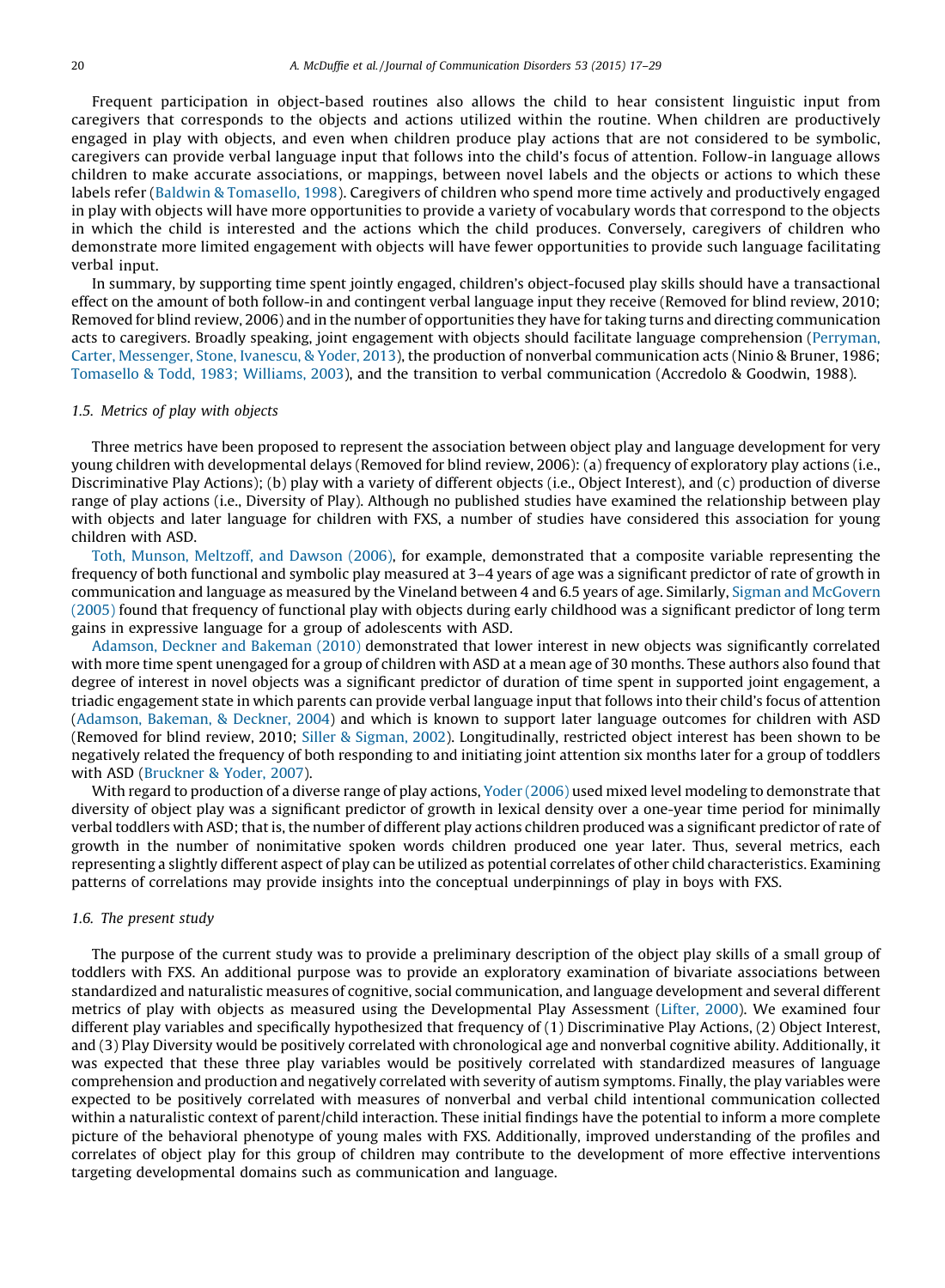# 2. Methods

# 2.1. Participants

Children in the current study were enrolled with their mothers in a larger project testing the efficacy of a parentimplemented communication and language intervention. All child participants were males who met the following inclusion criteria: (a) diagnosis of full mutation fragile X syndrome confirmed through molecular testing; (b) between 2 and 6 years of age; (c) fewer than 10 different spoken words used on a daily basis; and, (d) no uncorrected sensory or motor impairments severe enough to preclude processing and responding to verbal language input. Both items (c) and (d) were according to maternal report. Prior to the implementation of the intervention, a battery of standardized tests, observational assessments, and informant report measures were used to assess each child's communication and language skills and level of cognitive functioning and play skills. All assessments were administered by an experienced masters-level speech/language clinician. Data for the current study were all collected at the pre-treatment assessment. This study was approved by the University's Institutional Review Board.

# 2.2. Measures

Table 1

Descriptive characteristics of the participants on the following measures of interest are presented in Tables 1 and 2. MacArthur-Bates Communicative Development Inventories (MCDI; Fenson, [Marchman,](#page-11-0) Thal, Dale, Bates, & Reznick, 2007). The MCDI is a widely used parent report measure of early vocabulary comprehension and production. All mothers completed the Words and Gestures subscale of the MCDI. Raw scores from the 396-item vocabulary checklist were used as a metric of spoken vocabulary production.

Mullen Scales of Early Learning (MSEL; [Mullen,](#page-11-0) 1995). The MSEL is a standardized measure of cognitive development appropriate for children ages 3 to 68 months. A metric of nonverbal cognitive ability was calculated by combining raw scores from the Fine Motor and Visual Reception subtests of the MSEL, following the approach utilized by [Wetherby,](#page-12-0) Woods, Allen, Cleary, [Dickinson,](#page-12-0) & Lord, 2004), Yoder [\(2006\)](#page-12-0), and [Thiemann-Bourque](#page-11-0) et al. (2012) Age-equivalent scores are reported to provide a description of the participants.

Preschool Language Scale 5th Edition (PLS-5; [Zimmerman,](#page-12-0) Steiner, & Pond, 2007). The PLS-5 is a standardized developmental language measure appropriate for children from 2 weeks to 6 years of age. Language abilities are assessed in two subscales: Auditory Comprehension and Expressive Communication. Standard and age equivalent scores are reported to provide a description of the participants. Subscale raw scores were used in all analyses.

Autism Diagnostic Observation Schedule (ADOS-2; Rutter, [DiLavore,](#page-11-0) Risi, Gotham, & Bishop, 2012) or Autism Diagnostic Observation Schedule–Toddler Version (ADOS-T; Lord, Luyster, [Gotham,](#page-11-0) & Guthrie, 2012) was administered by a trained and research reliable examiner. The ADOS scale and modules were selected based on each child's age and expressive language level as specified in the ADOS manual. To provide a continuous metric of autism symptom severity, ADOS raw scores were converted to calibrated severity scores ([Gotham,](#page-11-0) Pickles, & Lord, 2009). All children in the current study received ADOS module 1 with the exception of one child who was under 30 months of age and to whom a Toddler module was administered. The Toddler module cannot be used for the calculation of a severity score.

| Descriptive characteristics of participants: standard scores and age equivalents. |  |  |  |
|-----------------------------------------------------------------------------------|--|--|--|

|                 | 2               | 3                          | 4                                      | 5               | 6               | 7                  | 8               | 9               | 10               |  |
|-----------------|-----------------|----------------------------|----------------------------------------|-----------------|-----------------|--------------------|-----------------|-----------------|------------------|--|
| 3.25            | 2.92            | 3.33                       | 2.25                                   | 3.33            | 3.58            | 4.08               | 3.84            | 2.58            | 4.25             |  |
| 2.17            | 2.75            | 1.42                       | 1.92                                   | 2.00            | 1.92            | 3.58               | 2.50            | 1.42            | 1.67<br>1.42     |  |
|                 |                 |                            |                                        |                 |                 |                    |                 |                 |                  |  |
| 62              | 98              | 50                         | 73                                     | 67              | 78              | 77                 | 76              | 76              | 50               |  |
| 1.75            | 2.67            | 1.25                       | 1.42                                   | 1.92            | 2.67            | 3.00               | 2.58            | 1.92            | 1.25             |  |
|                 |                 |                            |                                        |                 |                 |                    |                 |                 | 50               |  |
| 1.17            | 1.67            | 0.83                       | 1.42                                   | 1.42            |                 | 2.00               | 1.92            | 1.58            | 0.75             |  |
| 57<br>1.42<br>4 | 86<br>2.17<br>4 | 50<br>1.0<br>6             | 74<br>1.42<br>$\overline{\phantom{0}}$ | 63<br>1.67<br>4 | 69<br>2.17<br>4 | 69<br>2.50<br>7    | 70<br>2.25<br>3 | 75<br>1.75<br>4 | 50<br>0.92<br>10 |  |
|                 | 1.42<br>58      | Participants<br>1.42<br>77 | 1.17<br>50                             | 1.42<br>77      | 1.92<br>64      | 1.83<br>64<br>1.67 | 2.50<br>64      | 2.00<br>68      | 1.33<br>75       |  |

<sup>a</sup> A severity score of 4 or above indicates symptoms of autism that are frequent and/or severe enough to be considered on the autism spectrum when controlling for CA, IQ, and expressive language [\(Gotham](#page-11-0) et al., 2009).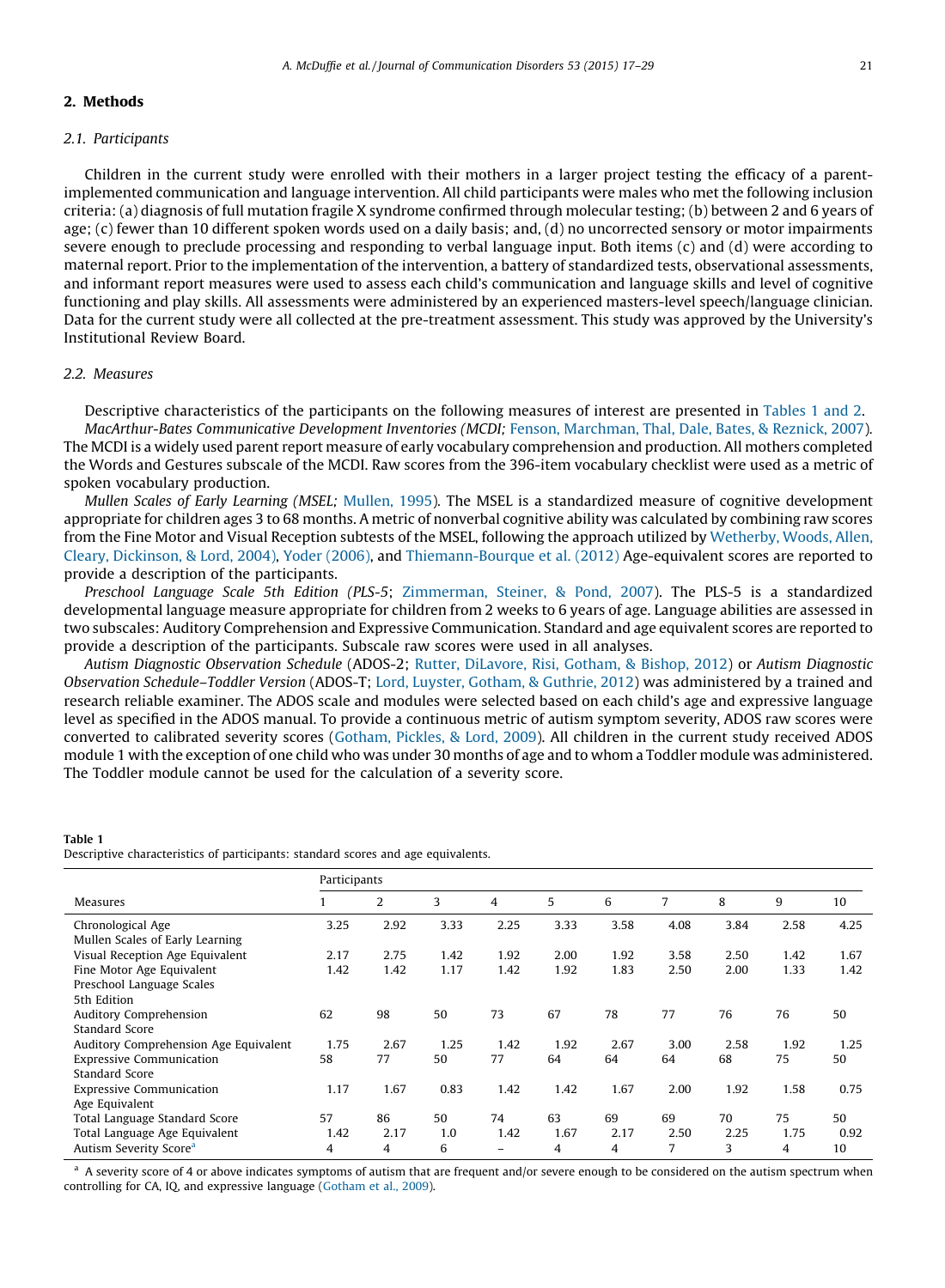|             | Mullen Scales of<br>Early Learning |            | Scales 5th Edition | Preschool Language | <b>MCDI</b> | <b>ADOS Calibrated</b><br>Severity Score |
|-------------|------------------------------------|------------|--------------------|--------------------|-------------|------------------------------------------|
| Participant | Visual Reception                   | Fine Motor | AC                 | EC                 | Words Said  |                                          |
|             | 28                                 | 19         | 24                 | 19                 |             |                                          |
|             | 33                                 | 19         | 34                 | 25                 |             |                                          |
|             | 20                                 | 16         | 19                 | 15                 |             |                                          |
|             | 25                                 | 19         | 21                 | 22                 | 33          |                                          |
|             | 26                                 | 24         | 26                 | 22                 |             |                                          |
|             | 25                                 | 23         | 34                 | 25                 | 40          |                                          |
|             | 40                                 | 29         | 37                 | 28                 | 65          |                                          |
|             | 31                                 | 25         | 33                 | 27                 | 32          |                                          |
|             | 20                                 | 18         | 26                 | 24                 | 38          |                                          |
| 10          | 23                                 | 19         | 19                 | 14                 |             | 10                                       |

Descriptive characteristics of participants: raw scores for standardized assessments.

<sup>a</sup> ADOS Toddler Module administered – no severity score available.

#### 2.3. Play assessment procedures

The Developmental Play Assessment [\(Lifter,](#page-11-0) 2000) entails collecting a video-recorded sample of a child's naturally occurring, unstructured play activities that can be coded and analyzed to determine the frequency of various play actions. The actions are then organized to determine the frequency and variety of actions within a sequential set of developmentally organized play categories. In the adaptation of the DPA used in the current study, three sets of toys were individually presented to the child by an examiner. Each toy set was placed on the floor in the proximity of the child and the child was allowed to explore that set for 4 min. The examiner showed the toys to the child (''Look, you can play with my toys!'') but did not model any play actions. The parent was not in the room during the DPA session. Session videotapes were coded to derive the play variables of interest.

Parent/Child Play Sessions were conducted to serve as baseline sessions for the language intervention project. For each 10-min baseline session, the mother was given three developmentally appropriate toys and was instructed to play with her child as she usually would. A new toy set was provided for each baseline session. Partial interval coding was used to code instances of nonverbal and verbal communication acts from each videotaped session. A composite variable was then derived by computing the average frequency of both types of child communication acts across all baseline sessions for each participant.

# 2.4. Coding of play variables

The procedure for coding of play behaviors was adapted from the instructions for scoring the Developmental Play Assessment as described by Lifter [\(2000\)](#page-11-0). Although the use of 15 play categories was originally specified, the current study utilized 11 play categories distributed into 8 play levels following [Thiemann-Bourque](#page-11-0) et al. (2012) [\(Table](#page-6-0) 3). Previous research has revealed that actions included in the four excluded play categories, which involve object substitution and other higher order symbolic skills, are infrequently produced by children with developmental disabilities (Lifter, [Mason,](#page-11-0) & Barton, [2011](#page-11-0)).

DPA administrations were event coded using Playcoder (Tapp & [Yoder,](#page-11-0) 2003), a software program that automates the coding of play behaviors from video-recordings of the DPA. Playcoder enables a coder to select a toy from the list of toys used during the play assessment and then select from a list of anticipated actions that could be performed with that toy. The list of anticipated actions includes both undifferentiated and differentiated play acts. Undifferentiated actions (e.g., mouthing, shaking, and banging) do not provide evidence that the child understands what to do with a toy. Differentiated actions, in contrast, are play action that demonstrate some understanding of the properties of a given toy [\(Lifter,](#page-11-0) 2000, Lifter, [Sulzer-](#page-11-0)Azaroff, [Anderson,](#page-11-0) & Cowdery, 1993). Play sessions were coded by two graduate students who were trained by the first author. Raw scores for the DPA play categories are also displayed in [Table](#page-6-0) 3.

The four summary metrics of play utilized in the current study were frequency counts of: Indiscriminate Play Actions, Discriminative Play Actions, Object Interest, and Play Diversity. Indiscriminate Play Actions were defined as mouthing, or repetitive sensorimotor manipulation (including shaking and banging). Discriminative Play Actions was defined as the total number of non-imitative, differentiated play actions (i.e., purposeful manipulation of a toy) produced during the DPA session. Object Interest was defined as the number of toys on which children used differentiated play actions. Play diversity was defined as the number of unique differentiated play actions that were produced during the DPA session. Scores for these summary level play variables are displayed in [Table](#page-6-0) 4.

# 2.4.1. Coding of child communication acts

A 5-s partial interval coding system was used to identify child acts of nonverbal and verbal intentional communication based upon definitions adapted from the Communication and Symbolic Behavior Scales: Developmental Profile ([Wetherby](#page-12-0) &

Table 2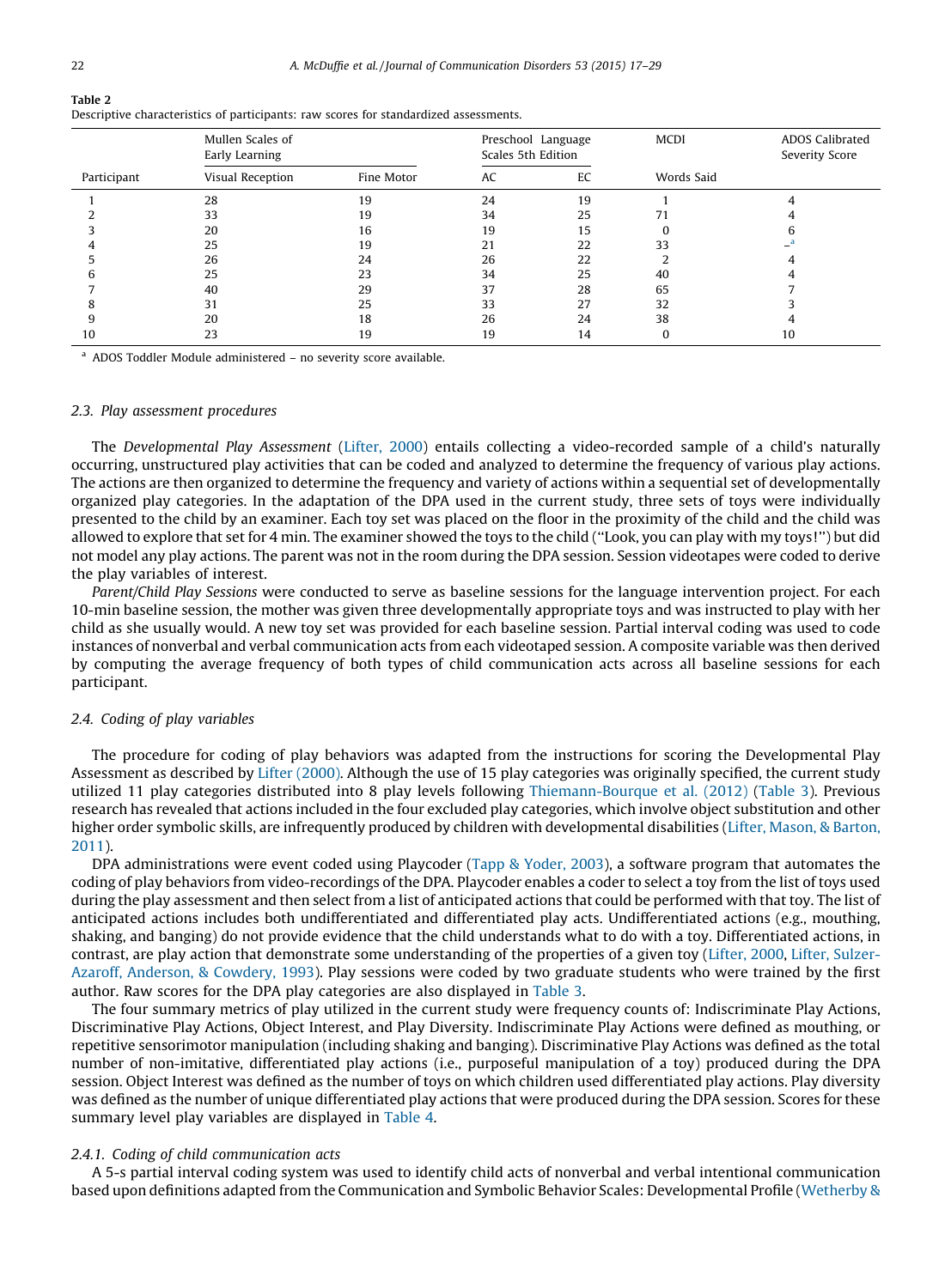# <span id="page-6-0"></span>Table 3

Raw Scores for Developmental Play Assessment Categories.

|               |                                                                                       | Participant |                             |                                                                                                    |          |                                   |              |            |            |                                                 |             |
|---------------|---------------------------------------------------------------------------------------|-------------|-----------------------------|----------------------------------------------------------------------------------------------------|----------|-----------------------------------|--------------|------------|------------|-------------------------------------------------|-------------|
| Play<br>Level | Play Category (and Definition)                                                        |             | 2                           | 3                                                                                                  |          | 5                                 | 6            | 7          | 8          | 9                                               | 10          |
|               | <b>Indiscriminate Play Actions</b>                                                    |             |                             |                                                                                                    |          |                                   |              |            |            |                                                 |             |
| 2             | Mouthing, Shaking, Banging (All objects treated alike)<br>Discriminative Play Actions | 31          | 18                          | 51                                                                                                 | 41       | 42                                | 56           | 86         | 41         | 120                                             | 55          |
|               | Actions on single objects (Differentiates among objects)                              | 4(3)        | $31(4)^a$ 5(2) <sup>b</sup> |                                                                                                    |          | 11(1) $75(3)^b$ 5(3) <sup>b</sup> |              | $6(3)^{b}$ | $5(2)^{b}$ | $5(3)^{b}$                                      | $16(2)^{b}$ |
|               | Take Apart Combinations (Separates configurations of objects)                         |             |                             | $17(8)^a$ $18(6)^a$ $16(3)^b$ $7(5)^b$ $16(6)^a$ $21(9)^a$ $18(6)^a$ $43(8)^a$ $24(8)^a$ $12(5)^a$ |          |                                   |              |            |            |                                                 |             |
| 3             | <b>Combinatorial Play Actions</b>                                                     |             |                             |                                                                                                    |          |                                   |              |            |            |                                                 |             |
|               | Presentation Combinations (Recreates configurations of objects)                       | $11(5)^{a}$ | $44(4)^{d}$                 | $24(4)^{a}$ 5(4) <sup>b</sup>                                                                      |          | $9(2)^{b}$                        | $6(3)^{b}$   |            |            | $12(3)^b$ 31(4) <sup>a</sup> 10(3) <sup>b</sup> | $10(4)^{a}$ |
|               | General Combinations (Creates simple nonspecific configurations) 1(1)                 |             | $9(2)^{b}$                  | 5(1)                                                                                               | 1(1)     | $8(3)^{b}$                        | $6(4)^{2}$ 0 |            | 3(2)       | 0                                               | $11(3)^{b}$ |
|               | Pretend Self (Relates conventional object to self with                                | 4(2)        | 2(2)                        | $\Omega$                                                                                           | $\Omega$ | 0                                 | 1(1)         | 1(1)       | $\Omega$   | 0                                               | $\Omega$    |
|               | familiar action)                                                                      |             |                             |                                                                                                    |          |                                   |              |            |            |                                                 |             |
|               | Specific Physical Combinations (Combines objects based upon                           | $6(2)^{b}$  | $\bf{0}$                    | 1(1)                                                                                               | $\bf{0}$ | $6(2)^{b}$                        | 3(1)         | 2(1)       | $\bf{0}$   | 1(1)                                            | 1(1)        |
|               | unique physical characteristics)                                                      |             |                             |                                                                                                    |          |                                   |              |            |            |                                                 |             |
| 4             | Pretend Play Actions                                                                  |             |                             |                                                                                                    |          |                                   |              |            |            |                                                 |             |
|               | Child-as-Agent (Extends familiar actions to dolls or figures)                         | $8(2)^{b}$  | 3(2)                        | $\bf{0}$                                                                                           | $\bf{0}$ | 0                                 | 1(1)         | $\bf{0}$   | 4(2)       | 2(2)                                            | 0           |
|               | Specific Conventional Combinations (Combines objects based<br>on conventional uses)   | $\Omega$    | $\Omega$                    | $\Omega$                                                                                           | $\Omega$ | $\Omega$                          | $\Omega$     | $\Omega$   | $\Omega$   | 0                                               | 0           |

 $a$  Mastered – 10 occurrences with at least 4 action types.

<sup>b</sup> Emerging – 5 occurrences with at least 2 action types.

[Prizant,](#page-12-0) 2002). Verbal communication acts included both spontaneous and prompted words and phrases produced by the child. Nonverbal communication acts included gestures (reaches, gives, shows, points, conventional signs) as well as vocalizations accompanied by eye contact. ProcoderDV ([Tapp,](#page-11-0) 2003), a software program enabling observational coding from digital video-recordings, was used to code each 10-min baseline session. Data were extracted from baseline sessions administered to all participants at the pre-treatment. Coded files were exported into MOOSES software (Tapp, Wehby, & Ellis, 1995) for calculation of the cumulative frequency of intervals during which a communication act occurred. Frequencies were averaged across baseline sessions to obtain a composite for each variable. Four participants (1, 4, 7, and 9) had 5 baseline sessions, three participants (2, 5, and 10) had 8 baseline sessions, and three participants (3, 6, and 11) had 11 baseline sessions.

#### 2.5. Reliability

For the DPA, inter-rater agreement was computed by having a second coder independently recode 20% of the DPA sessions, which were randomly selected. The primary coder trained the reliability coder through coding of practice videos and a series of consensus discussions. Interobserver reliability was computed using intraclass correlation coefficients which reflect the proportion of the variability in the reliability sample that is due to between-participant variance relative to the proportion of variance that is due to differences between coders ([Shavelson](#page-11-0) & Webb, 1991). Intraclass correlation coefficient values of 0.6 are considered acceptable. Reliability between the two coders was .77, .89, .85, and .90 for Indiscriminate Actions, Discriminative Actions, Object Interest, and Play Diversity, respectively. For the language variables, this same process was used and yielded intraclass correlation coefficients of .87 and .93 for nonverbal and verbal communication acts, respectively.

#### 2.6. Analysis plan

Kendall's Tau B was utilized in all analyses as the index of association given its suitability for small sample sizes. Test values for this statistic range from 1 to –1 and reflect the degree of concordance or discordance between ranked data; that is, the difference between the probability that the observed data for two variables are in the same order versus the probability that the data for these same variables are not in the same order. One tailed p-values were used, as directional hypotheses

| me<br>п |  |  |
|---------|--|--|
|---------|--|--|

| Raw scores for coded play variables. |  |  |  |  |  |  |
|--------------------------------------|--|--|--|--|--|--|
|--------------------------------------|--|--|--|--|--|--|

|                             | Participants |     |    |    |     |    |    |     |     |    |  |
|-----------------------------|--------------|-----|----|----|-----|----|----|-----|-----|----|--|
| Play Variables              |              |     |    |    |     | h  |    |     |     | 10 |  |
| Object Interest             |              |     |    |    | 6   | 13 |    |     | 10  |    |  |
| Diversity of Play Actions   | 23           | 20  |    | 11 | 16  | 22 | 14 | 18  | 17  | 15 |  |
| Discriminative Play Actions | 51           | 107 | 51 | 24 | 114 | 43 | 39 | 86  | 42  | 50 |  |
| Indiscriminate Play Actions | 31           | 18  | 51 | 41 | 42  | 56 | 86 | -41 | 120 | 55 |  |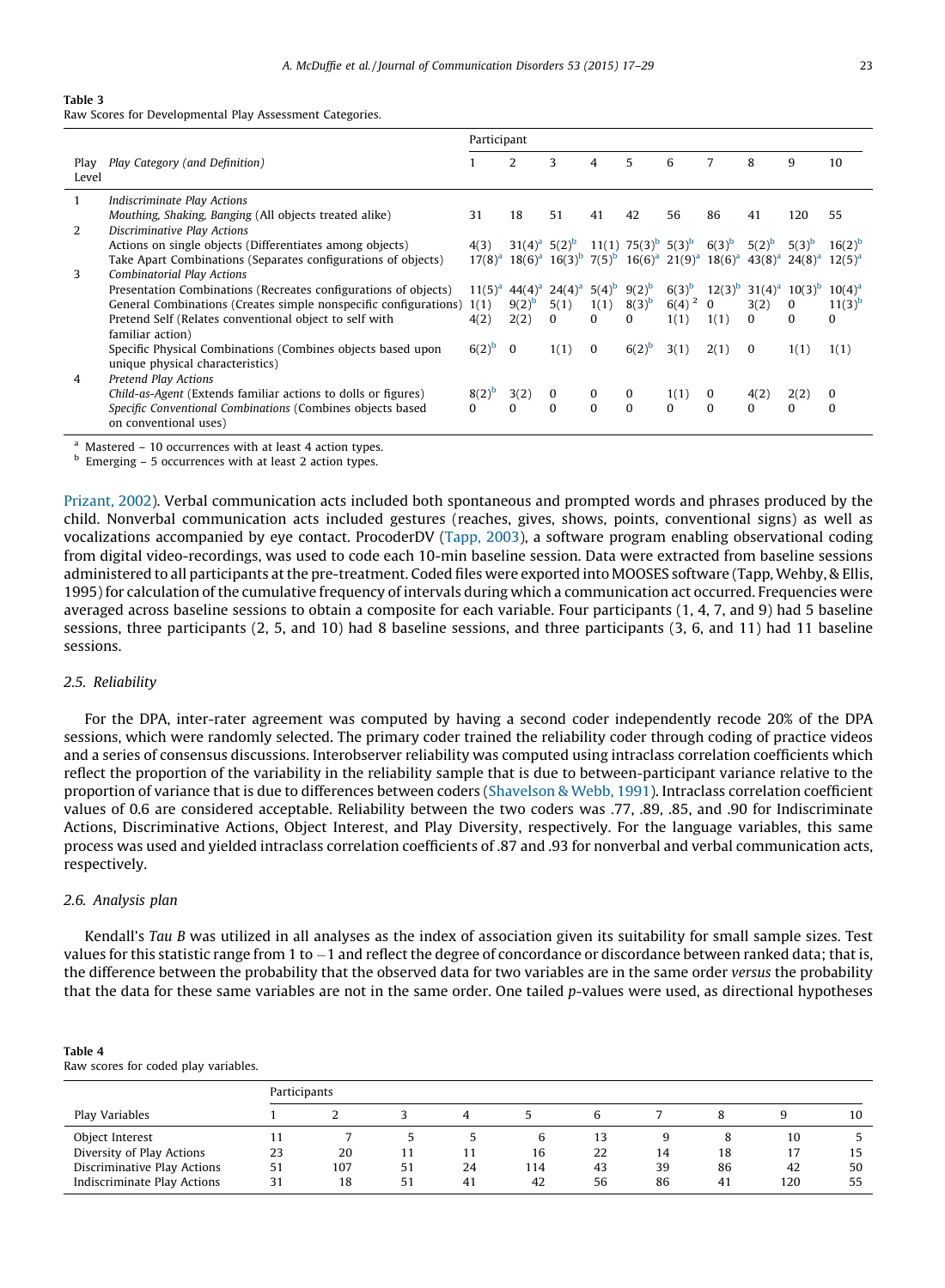were made for all analyses. Given the developmental level of the participants, most would be expected to score at floor levels when using standard scores in an analysis. Thus, raw scores were used to represent performance on the MSEL and PLS-5.

# 3. Results

## 3.1. Descriptive analysis of object play skills

The first analysis examined the distribution of play levels that were either Mastered or Emerging according to [Lifter's](#page-11-0) [\(2000\)](#page-11-0) criteria; that is, a play level is considered Mastered if a child produces a minimum of 10 actions of at least 4 different types. A play level is considered Emerging if a child produces a minimum of 5 actions of at least 2 different types. Only one child of the ten participants achieved mastery of Discriminative Play Actions, whereas this category was emerging for 7 participants. In contrast, 8 children had mastered Take Apart Combinations, with this category emerging for the remaining 2 participants. Five children demonstrated mastery of Presentation Combinations, with this category emerging for the remaining 5 participants. This was the highest level of play that was either emerging or mastered for all 10 participants. General Combinations and Specific Physical Combinations were emerging for 4 and 2 participants, respectively. The Pretend Self category was not emerging for any of the participants and, interestingly, only 8 actions (4 different) were produced in this category across all 10 participants. Finally, Pretend Play Actions were observed for only one participant who produced two different actions in this category.

#### 3.2. Associations between play and other child characteristics

None of the play variables was significantly associated with chronological age or nonverbal cognitive developmental level. Object interest (i.e., the number of different toys touched) during the DPA session was significantly and positively associated with both the Auditory Comprehension and Expressive Communication subscales of the PLS-5, Tau  $b = .476$ ,  $p < 033$ , and Tau  $b = 424$ ,  $p < .050$ , respectively, both large effect sizes. The positive association between Object Interest and parent report of spoken vocabulary, Tau  $b = 0.326$ ,  $p < 101$ , and the negative association between Object Interest and autism severity, Tau b =  $-.365$ , p  $< .101$ , failed to reach significance. There was a significant and negative association between Diversity of Object Play (i.e., number of different action types) and severity of autism symptoms, Tau b = –.497, p < .042, a large effect size. There were no significant associations for either Discriminative or Indiscriminate Play Actions.

## 3.3. Associations between play and child communication acts

The next analysis examined associations between the play variables and two composite measures of child intentional communication. Object Interest was significantly and positively correlated with the number of nonverbal (i.e., prelinguistic) communication acts that children directed to their mothers, Tau  $b = 698$ ,  $p < .003$ , a large effect size. Similarly, there was a significant and positive association between Play Diversity and number of nonverbal communication acts, Tau  $b = .432$ ,  $p < 0.043$ , a similarly large effect size. There were no significant associations between Indiscriminative or Discriminative Play Actions and either of the variables representing child intentional communication.

# 4. Discussion

The purpose of this study was to provide an initial description of the object play skills of male toddlers with FXS. We first examined the play levels that were considered to be Mastered or Emerging according to the Developmental Play Assessment [\(Lifter,](#page-11-0) 2000). Play Level 2, Discriminative Play Actions, includes both Actions on Single Objects and Take-Apart Combinations, both of which should emerge at a developmental level of 7–9 months. In this level, 7 of 10 children had mastered Take-Apart Combinations (separating objects from the configuration in which they are presented). In contrast, only 1 child had mastered Actions on Single Objects (performing a single action which preserves the physical or conventional characteristics of the object), whereas this category was emerging for 7 other children. Take-apart actions can be considered more structured than single discriminative actions, in that there are not a variety of different play options available when separating an object that is presented within a set configuration. For example, the action of taking a piece out of a puzzle or taking a cup out of a stack of nesting cups is constrained by the physical arrangement of the objects. In contrast, when picking up a single object, such as a ball, the child must make an intentional decision about what to do with it (roll it on the floor, kick it, put it in a truck, try to bounce it, etc.). It was our clinical observation that the participants in the study often used the available objects in stereotyped ways; that is, spinning plates, spinning pegs, running trains back and forth on a table), which would also account for the relative delays in mastering the category of Single Actions on Objects.

Within DPA Play Level 3, Combinatorial Play Actions, Presentation Combinations should emerge at a developmental level of approximately 9 months. This play level was mastered by 5 children and emerging for the other 5 children. As with Take Apart Combinations, Presentation Combinations includes a variety of fairly structured actions as the objects are reassembled into combinations constrained to some extent by their physical characteristics (e.g., putting pieces into a puzzle, stacking rings on a post, stringing beads). In fact, we often observed children to repetitively perform take-apart actions alternated with actions that reassembled the initial configurations of the objects (e.g., taking pegs out of pegboard and putting pegs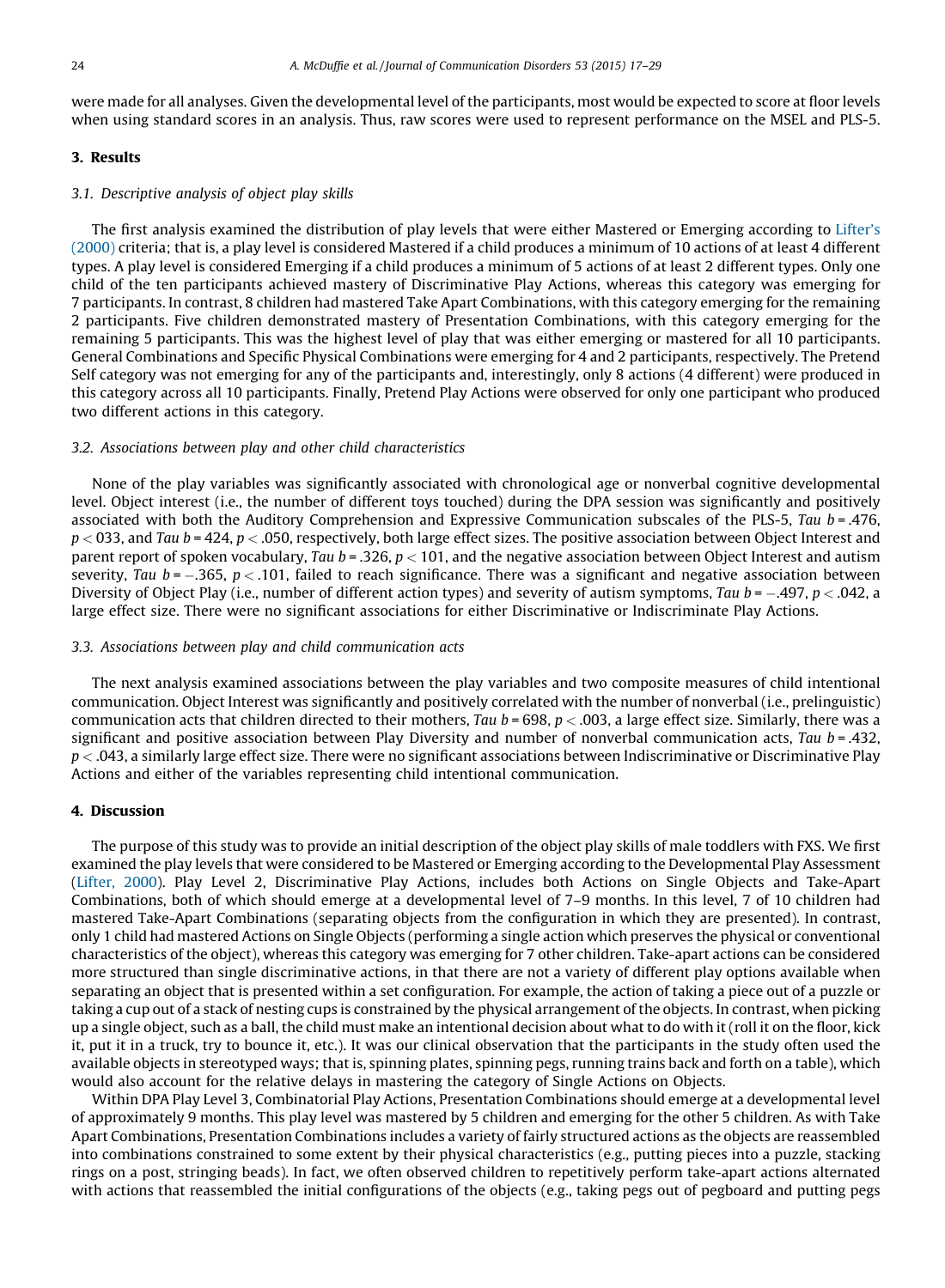back in; taking pieces out of puzzle and putting them back in). Even though some of these play actions have a repetitive quality, children did get credit for taking-apart and combining the objects into and out of their original configurations. These action patterns are not necessarily productive relative to children learning because, as suggested by [Roeyers](#page-11-0) and van [Berckelaer-Onnes](#page-11-0) (1994), spending prolonged amounts of time engaged in stereotyped, self-stimulatory, and inflexible behavior patterns may restrict experience with objects, limit the capacity to explore objects, and learn what other actions objects can perform, or what is conventionally done with objects. It seems likely that this is what the child participants in our study were experiencing.

Presentation Combinations, in Level 3, was the highest play category for which all children demonstrated either mastery or emergence of play actions. General combinations, also in Level 3, should emerge at a developmental level of 12 months and were emerging for 4 of the 10 participants in the current study sample. This play category includes actions that involve at leasttwo objects and create simple nonspecific combinations, including the spatial relationships of containment and support (putting pegs into a bowl, lining up animal figures) [\(Bowerman,](#page-10-0) 1996).

Play Level 3 also includes Pretend-Self actions, which should begin to emerge between 13–20-months, developmentally. These actions, in which the participant directs conventional actions with an object to himself or performs a conventional gesture with an object, were observed for only 4 of the 10 participants (e.g., bring spoon to mouth, bring cup to mouth, comb hair, put bowl on head as hat). Of these participants, only 2 participants produced more than one action type. Thus, Pretend-Self actions were not emerging or mastered for any of the participants. Lack of such functional play actions may be attributed to limited engagement in play and caregiving routines for the current participants, which would lead to fewer opportunities to see caregivers demonstrate the conventional uses of objects. In fact, most of the mothers reported to us that they hurried through caregiving routines as quickly as they could in light of their child's challenging behaviors and noncompliance. Similarly, few of these caregivers reported being able to sit down and engage their child in back-and-forth routines with objects. In our clinical opinion, this pattern of caregiving was due to a variety of behaviors including inattention and escapeand tangibly-maintained challenging behaviors.

Finally, in Level 3, only 2 participants produced any Specific Physical Combinations. These play actions, which should emerge at approximately 15 months ([Belsky](#page-10-0) & Most, 1981), included stringing beads and putting pegs in a pegboard for both participants. Only 1 participant produced any play actions that could be considered to be symbolic (i.e., Child-as-Agent) and did this by directing two different actions to the doll (combing the doll's hair – 3 times; putting the spoon to the doll's mouth – 5 times). These types of play actions should emerge at a cognitive level sometime after 20 months.

Children in this study had developmental levels between 17 and 43 months according to the Visual Reception subtest of the Mullen Scales of Early Learning. Their fine motor skills were slightly behind their nonverbal developmental levels and ranged from 14 to 30 months. It is possible that fine motor skills were underestimated if children did not want to engage with manipulatives or were not able to attend long enough to comply with task demands. However, based upon DPA performance, it appears that participants' play skills were delayed relative to both their nonverbal developmental level as well as their fine motor ability. With regard to nonverbal cognitive skills, 9 of 10 participants achieved a developmental level at which Child as Agent play actions should have been emerging. Similarly, with regard to fine motor skills, 5 of 10 participants achieved a developmental level at which Child as Agent play actions should have been emerging. Yet, only one child produced any Child as Agent play skills and this child produced only two different actions. It should be mentioned, however, that all children seemed to be progressing in play according to a typical developmental sequence. That is, play skills were delayed in emergence but did not emerge in an atypical order.

We also examined the bivariate associations between the metrics of play with objects and the developmental characteristics of the participants. Counter to our expectations, none of the play variables were significantly associated with chronological age or nonverbal cognitive developmental level as represented by a composite variable summing across Visual Reception and Fine Motor raw scores on the Mullen. Object Interest was a significant correlate of both language comprehension and production as measured by a standardized assessment, the PLS. Although not reaching significance, the positive association between Object Interest and parent report of spoken vocabulary and the negative association between Object Interest and severity of autism symptoms were in the hypothesized direction. However, a study with a larger sample size would be needed to support or refute these potential findings. As predicted, there was a significant and negative association between Diversity of Object Play (i.e., number of different action types) and severity of autism symptoms. In contrast to our expectations, however, we failed to find any significant associations between Indiscriminate or Discriminative Actions on Single Objects and child characteristics.

This differential pattern of findings raises the question of why some of the play metrics were relatively more effective in demonstrating an association with child characteristics. It would appear that metrics that captured interest in a variety of objects or diversity of play actions seemed to be more effective in demonstrating an association with standardized measures of child communication and language. According to Kasari and Chang (2014), frequency of play is less important than the diversity of play actions produced because children may have a high frequency of producing the same action over and over; that is, a higher measured frequency of play actions may be due to numerous repetitive play acts whereas play diversity indicates the ability to engage in more flexible and varied play. This hypothesis gains some support from our observations that children often did not produce very many individual actions on objects when these actions were not constrained by a pre-existing structure. Additionally, we often observed children to be repeating actions such as spinning during the DPA sessions. Object Interest may capture an important facet of play as a child who is open to examining and playing with a variety of objects may be easier to engage in a play routine or participation in a sustained period of triadic joint attention.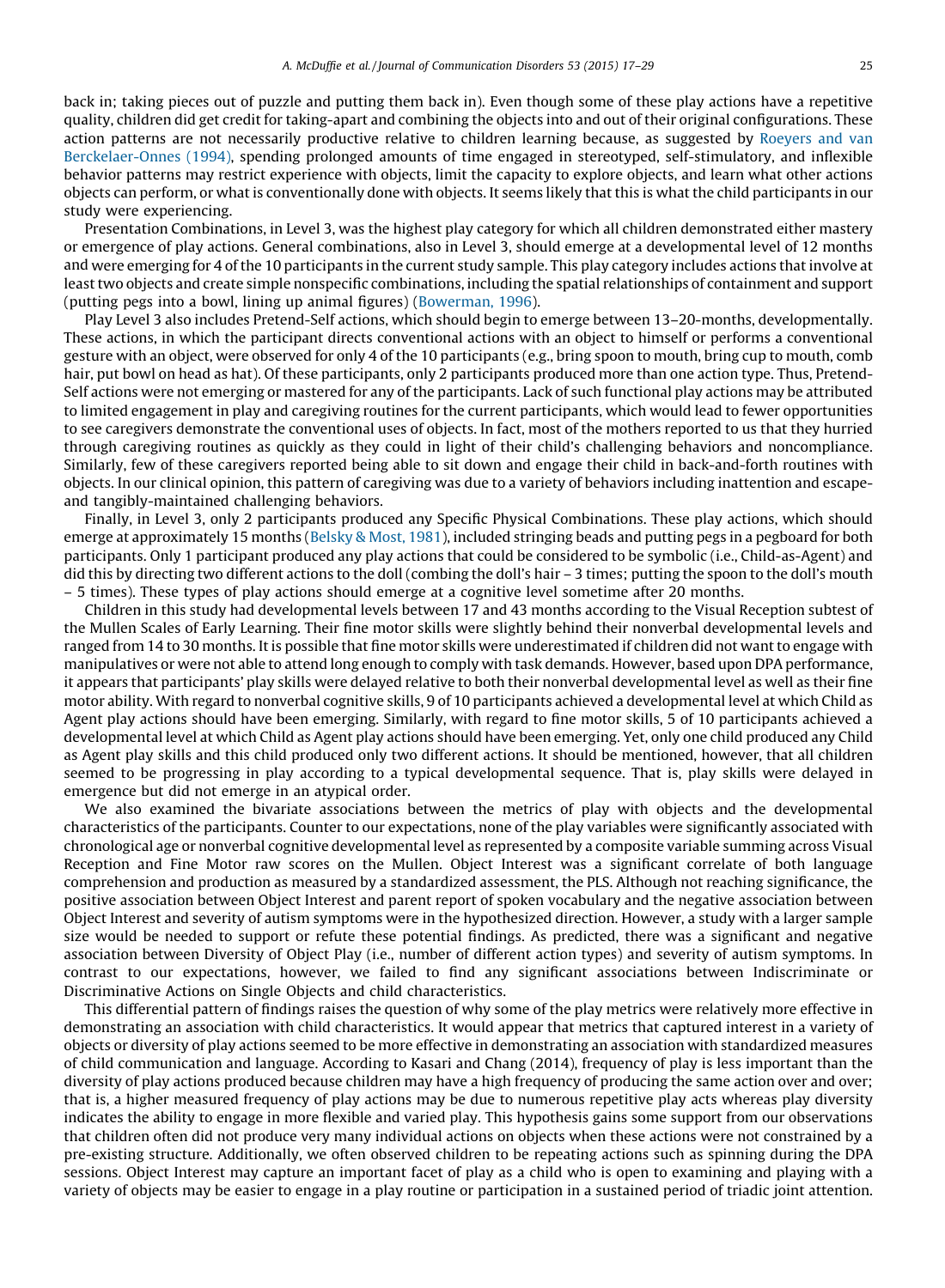If early exploratory play has an information gathering function [\(Williams,](#page-12-0) 2003), then children who are not engaged and interested in a variety of objects or who use objects in a repetitive fashion, will miss out on recurring opportunities to learn about objects. Similarly, the negative correlation we observed between Play Diversity and autism symptom severity may reflect either a lack of interest in toys or the use of toys in a repetitive manner.

Finally, we examined associations between the three metrics of play and the frequency of nonverbal and verbal acts of intentional communication that were produced within play-based interactions with each child's mother. Our analyses revealed significant concurrent associations between the frequency of nonverbal communication acts with both Object Interest and Play Diversity, confirming the findings of Yoder and Lieberman's recent meta-analysis [\(Lieberman](#page-11-0) & Yoder, [2012](#page-11-0)). In addition, [Bruckner](#page-10-0) and Yoder (2007) found that, when controlling for initial play level, restricted object use in young children with ASD was inversely related to several important social communication skills, such as response to joint attention and the ability to coordinate attention between object and person. To coordinate attention a child must be interested in both people and objects. To the extent that a child is not interested in objects, they may not be motivated remain engaged in a play routine or to share affect with a communicative partner. Similarly, a child who is not interested in objects may be unlikely to direct communication acts (i.e., comments or requests) to a play partner or to take an objectexchange turn within a play routine. Our failure to detect an association between any of the play variables and the frequency of verbal communication acts may be attributed to the limited instances of verbal communication acts that were produced by child participants in the current study.

# 4.1. Limitations

The current study had several limitations including the small sample size and the concurrent correlational design. A larger sample would have provided more power to detect significant associations. Additionally, use of a longitudinal design and controlling for initial levels of nonverbal and verbal communication would have lent support to the conclusion that the play variables are causally related to later receptive and expressive language levels. Our clinical impression was that the participants in this study were challenged by high levels of social anxiety, although this was not formally measured. Most of them had difficulty not only being separated from their mothers but also having an unfamiliar examiner in the room. This may have negatively influenced the results of cognitive and language testing. Furthermore, the Developmental Play Assessment was administered by an examiner; it is possible that more frequent or diverse play actions or higher developmental levels of play might have been observed if a caregiver/child format had been used.

## 4.2. Clinical implications and future directions

Productive play with objects provides children with a point of entry into naturalistic exchanges with communicative partners. These interactions support the subsequent development of more advanced play skills as well as other pivotal skills related to social communication and language (i.e., turn-taking, prelinguistic intentional communication, verbal language comprehension and production). Results of the current study suggest that increased participation in play-based routines with objects is an important intervention goal for young children with FXS, as these abilities seem to be especially delayed relative to levels of nonverbal cognitive development. Supporting the development of such routines is an especially relevant goal given the presence of phenotypic characteristics that are likely to negatively impact the ability to sustain periods of productive play with objects as well as the ability to interact with social partners. These behaviors include hyperarousal, inattention, repetitive object use, and escape- and tangibly-maintained challenging behaviors. Thus, interventions for young children with FXS should focus on establishing the regular use of back-and-forth play and caregiving routines with objects in which parents can provide modeling of more advanced play, opportunities for turn-taking, communication prompts, followin language, and contingent responses to child communication acts. For example, after learning the routine of rolling a ball back and forth, the child may initiate the routine (e.g., by bringing a ball to the caregiver) or take a turn in an ongoing routine (e.g., rolling the ball back to the caregiver). In addition, the caregiver can use strategies, such as expectant waiting, to provide the child with opportunities to request that the routine be continued. Following a child's prelinguistic comment or request, the caregiver can use a noun, verb, or function word to put the presumed meaning of the child's communication act into words (i.e., linguistic mapping of the child's reaching gesture: 'You want the ball!'). Many types of objects can be incorporated into a routine that includes a playful, turn-taking interaction in which the child and caregiver share a common focus of attention. Importantly, these types of interactional routines can also be established for daily caregiving activities, such as bath time and getting dressed (Wilcox & [Woods,](#page-12-0) 2011), providing an additional naturalistic context for the development of communication and language.

In conclusion, future studies of the development of play in fragile X syndrome should include a larger sample, a typically developing comparison group, as well as children with other forms of intellectual disability to provide insights into whether observed patterns of play are related to limitations in cognitive level or to other aspects of the behavioral phenotype of FXS. Additionally, the inclusion of a comparison group of girls with FXS would also reveal any gender specific aspect of play performance. Finally, there is ongoing speculation as to whether autism symptoms in FXS represent the same underlying psychological and neurobiological impairments as in nonsyndromic ASD (Removed for blind review, in press). A comparison group of boys diagnosed with ASD would provide information as to whether developmental accomplishments in play are influenced by autism symptoms in the same way across both disorders.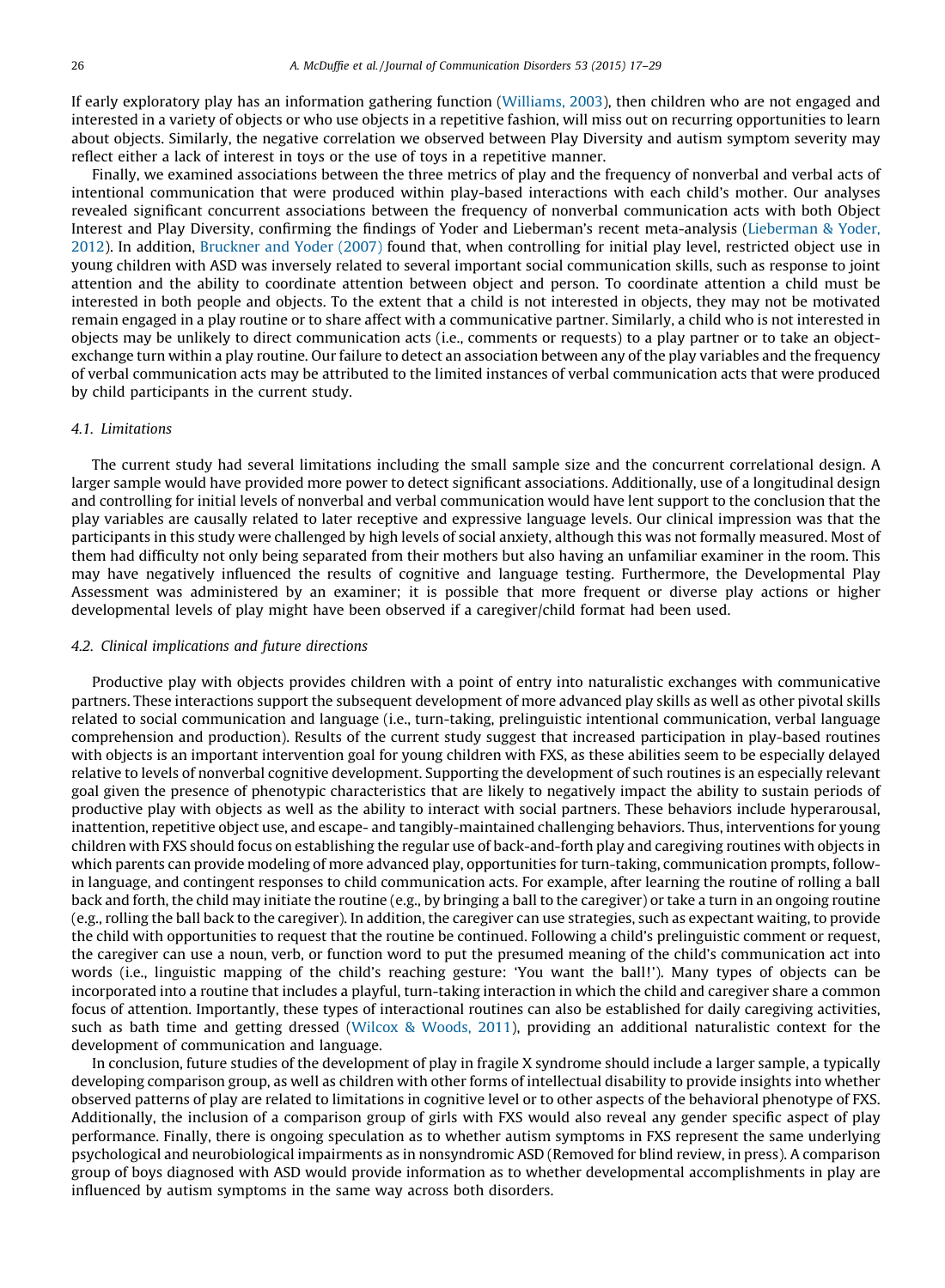# <span id="page-10-0"></span>Acknowledgements

We gratefully acknowledge the time and effort of the parents and children who participated in the research project which is described in this study. This study was supported by a grant from the National Fragile X Foundation to Leonard Abbeduto.

# Appendix A. Continuing education

CEU Questions

- 1. The behavioral phenotype of young males with FXS includes:
	- a. Cognitive delays
	- b. Inattention and hyperactivity
	- c. Repetitive behaviors
	- d. Symptoms of ASD
	- e. All of the above
- 2. Putting the pieces back into a puzzle can be considered:
	- a. A functional play action
	- b. A general combination
	- c. A specific combination
	- d. A discriminative play action
- 3. In this study, the number of nonverbal communication acts children produced during a naturalistic interaction with their mother was significantly correlated with which of the following DPA variables:
	- a. The number of toys children touched
	- b. The number of actions children produced
	- c. The number of different action types children produced
	- d. The number of indiscriminate actions children produced
	- e. A and B
	- f. A and C
	- g. A and D
- 4. A higher interest in new objects should result in more time spent:
	- a. In producing discriminative play action
	- b. In producing Take-Apart combination
	- c. In Supportive Joint Engagement
	- d. Responding to parent's attentional bids
- 5. Children's early participation in interactional routines with objects is related to their:
	- a. Ability to produce pretend play actions
	- b. Ability to produce discriminative play actions
	- c. Ability to produce spoken words
	- d. Ability to produce nonverbal communication acts

# References

- Abbeduto, L., Brady, N., & Kover, S. T. (2007). Language development and fragile X syndrome: profiles, [syndrome-specificity,](http://refhub.elsevier.com/S0021-9924(14)00087-2/sbref0005) and within-syndrome differences. Mental Retardation and [Developmental](http://refhub.elsevier.com/S0021-9924(14)00087-2/sbref0005) Disabilities Research Reviews, 13(1), 36–46.
- Adamson, L. B., Deckner, D. F., & Bakeman, R. (2010). Early interests and joint engagement in typical [development,](http://refhub.elsevier.com/S0021-9924(14)00087-2/sbref0020) autism, and Down syndrome. Journal of autism and [developmental](http://refhub.elsevier.com/S0021-9924(14)00087-2/sbref0020) disorders, 40(6), 665–676.

Adamson, L. B., Bakeman, R., & Deckner, D. F. (2004). The development of [symbol-infused](http://refhub.elsevier.com/S0021-9924(14)00087-2/sbref0030) joint engagement. Child Development, 75(4), 1171–1187.

Adamson, L. B., & Chance, S. E. (1998). [Coordinating](http://refhub.elsevier.com/S0021-9924(14)00087-2/sbref0035) attention to people, objects, and language. In A. M. Wetherby, S. F. Warren, & J. Reichle (Eds.), Transitions in

Prelinguistic [Communication](http://refhub.elsevier.com/S0021-9924(14)00087-2/sbref0035) (pp. 15–37). Baltimore, MD: Brookes. Bailey, D., Mesibov, G., Hatton, D., Clark, R., Roberts, J., & Mayhew, L. (1998). Autistic behavior in young boys with fragile X [syndrome.](http://refhub.elsevier.com/S0021-9924(14)00087-2/sbref0040) Journal of Autism and [Developmental](http://refhub.elsevier.com/S0021-9924(14)00087-2/sbref0040) Disorders, 28(6), 499–508.

Bakeman, R., & Adamson, L. B. (1984). Coordinating attention to people and objects in [mother–infant](http://refhub.elsevier.com/S0021-9924(14)00087-2/sbref0045) and peer–infant interaction. Child Development, 55, 1278– [1289.](http://refhub.elsevier.com/S0021-9924(14)00087-2/sbref0045)

Baldwin, D., & Tomasello, M. (1998). Word learning: A window on early pragmatic [understanding.](http://refhub.elsevier.com/S0021-9924(14)00087-2/sbref0050) In E. V. Clark (Ed.), The Proceedings of the Twenty-Ninth Annual Child Language Research Forum (pp. 3–23). Chicago, IL: Center for the Study of Language and [Information.](http://refhub.elsevier.com/S0021-9924(14)00087-2/sbref0050)

Bassall, G., & Warren, S. (2008). Fragile X syndrome: loss of local mRNA regulation alters synaptic [development](http://refhub.elsevier.com/S0021-9924(14)00087-2/sbref0055) and function. Neuron, 60, 201–214.

Belsky, J., & Most, R. K. (1981). From exploration to play: a [cross-sectional](http://refhub.elsevier.com/S0021-9924(14)00087-2/sbref0070) study of infant free play behavior. Developmental Psychology, 17(5), 630.

Bigelow, A. E., MacLean, K., & Proctor, J. (2004). The role of joint attention in the development of infants' play with objects. [Developmental](http://refhub.elsevier.com/S0021-9924(14)00087-2/sbref0075) Science, 7(5), 518-526. Bloom, L., Tinker, E., & Scholnick, E. K. (2001). The [intentionality](http://refhub.elsevier.com/S0021-9924(14)00087-2/sbref0080) model and language acquisition: engagement, effort, and the essential tension in development. Monographs of the Society for Research in Child [Development](http://refhub.elsevier.com/S0021-9924(14)00087-2/sbref0080), 66(4).. i-101.

Bowerman, M.(1996). Learning how to structure space for language: a [crosslinguistic](http://refhub.elsevier.com/S0021-9924(14)00087-2/sbref0085) perspective. In P. Bloom (Ed.), Language and Space (pp. 385–436). Cambridge, MA: MIT [Press](http://refhub.elsevier.com/S0021-9924(14)00087-2/sbref0085).

Bruckner, C. T., & Yoder, P. (2007). [Restricted](http://refhub.elsevier.com/S0021-9924(14)00087-2/sbref0090) object use in young children with autism definition and construct validity. Autism, 11(2), 161–171.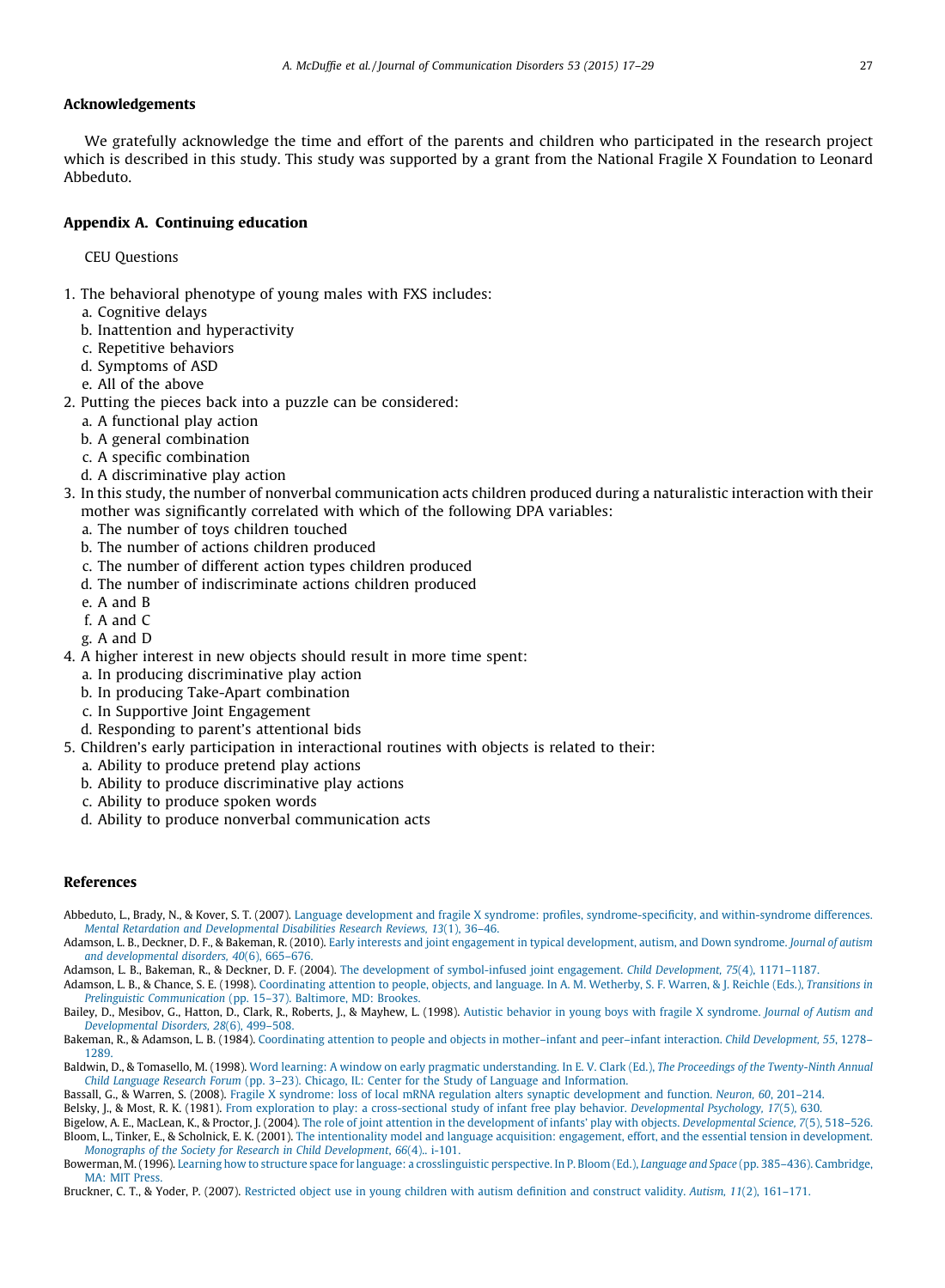- <span id="page-11-0"></span>Coffee, B., Keith, K., Albizua, I., Malone, T., Mowrey, J., Sherman, S., & Warren, S.(2009). Incidence of fragile X syndrome by newborn screening for [methylated](http://refhub.elsevier.com/S0021-9924(14)00087-2/sbref0100) FMR1 DNA. [American](http://refhub.elsevier.com/S0021-9924(14)00087-2/sbref0100) Journal of Human Genetics, 85, 503–514.
- Cordeiro, L., Ballinger, E., Hagerman, R., & Hessl, D.(2011). Clinical assessment of DSM-IV anxiety disorders in fragile X syndrome: prevalence and [characterization.](http://refhub.elsevier.com/S0021-9924(14)00087-2/sbref0105) Journal of [Neurodevelopmental](http://refhub.elsevier.com/S0021-9924(14)00087-2/sbref0105) Disorders, 3, 57–67.

Cornish, K., Scerif, G., & Karmiloff-Smith, A. (2007). Tracing [syndrome-specific](http://refhub.elsevier.com/S0021-9924(14)00087-2/sbref0110) trajectories of attention across the lifespan. Cortex, 43, 672–685.

Crawford, Acuna, & Sherman (2001). FMR1 and the fragile X syndrome: human genome [epidemiology](http://refhub.elsevier.com/S0021-9924(14)00087-2/sbref0115) review. Genetics in Medicine, 3(5), 359–371.

Demark, J. L., Feldman, M. A., Holden, J. J., & McLean, W. (2003). Behavioral [relationship](http://refhub.elsevier.com/S0021-9924(14)00087-2/sbref0120) between autism and fragile X syndrome. American Journal on Mental [Retardation,](http://refhub.elsevier.com/S0021-9924(14)00087-2/sbref0120) 108(5), 314–326.

Fenson, L., Marchman, V. A., Thal, D., Dale, P. S., Bates, E., & Reznick, J. S. (2007). [MacArthur-Bates](http://refhub.elsevier.com/S0021-9924(14)00087-2/sbref0125) Communicative Development Inventories: User's Guide and Technical Manual (2nd ed.). [Baltimore,](http://refhub.elsevier.com/S0021-9924(14)00087-2/sbref0125) MD: Brookes.

Fenson, L., & Schell, R. (1985). The origins of exploratory play. Early Child [Development](http://refhub.elsevier.com/S0021-9924(14)00087-2/sbref0130) and Care, 19, 3–24.

- Fenson, L., Kagan, J., Kearsley, R. B., & Zelazo, P. R. (1976). The [developmental](http://refhub.elsevier.com/S0021-9924(14)00087-2/sbref0480) progression of manipulative play in the first two years. Child Development, 232–236. Gotham, K., Pickles, A., & Lord, C. (2009). Standardizing ADOS scores for a measure of severity in autism spectrum disorders. Journal of Autism and [Developmental](http://refhub.elsevier.com/S0021-9924(14)00087-2/sbref0135) [Disorders,](http://refhub.elsevier.com/S0021-9924(14)00087-2/sbref0135) 39(5), 693–705.
- Kau, A. S. M., Reider, E. E., Payne, L., Meyer, W. A., & Freund, L. (2000). Early behavioral signs of psychiatric [phenotypes](http://refhub.elsevier.com/S0021-9924(14)00087-2/sbref0140) in fragile X syndrome. American Journal on Mental [Retardation,](http://refhub.elsevier.com/S0021-9924(14)00087-2/sbref0140) 105, 266–299.
- Hall, S. S., Lightbody, A. A., & Reiss, A. L. (2008). Compulsive, [self-injurious,](http://refhub.elsevier.com/S0021-9924(14)00087-2/sbref0145) and autistic behavior in children and adolescents with fragile X syndrome. Journal [Information,](http://refhub.elsevier.com/S0021-9924(14)00087-2/sbref0145) 113(1.).
- Hall, S., Lightbody, A., Hirt, M., Rezvani, A., & Reiss, A. (2010). Autism in fragile X [syndrome:](http://refhub.elsevier.com/S0021-9924(14)00087-2/sbref0150) a category mistake? Journal of the American Academy of Child & Adolescent [Psychiatry,](http://refhub.elsevier.com/S0021-9924(14)00087-2/sbref0150) 49(9), 921–933.

Halliday, M. A. (1984). Language as code and language as behavior: a [systemic-functional](http://refhub.elsevier.com/S0021-9924(14)00087-2/sbref0155) interpretation of the nature and ontogenesis of dialogue. The Semiotics of Culture and [Language,](http://refhub.elsevier.com/S0021-9924(14)00087-2/sbref0155) 1, 3–35.

- Harris, S. W., Hessl, D., Goodlin-Jones, B., Ferranti, J., Bacalman, S., Barbato, I., & Hagerman, R. J. (2008). Autism profiles of males with fragile X [syndrome.](http://refhub.elsevier.com/S0021-9924(14)00087-2/sbref0160) American Journal of Mental [Retardation,](http://refhub.elsevier.com/S0021-9924(14)00087-2/sbref0160) 113(6), 427–438.
- Hernandez, R. N., Feinberg, R. L., Vaurio, R., Passanante, N. M., Thompson, R. E., & Kaufmann, W. E. (2009). Autism spectrum disorder in fragile X [syndrome:](http://refhub.elsevier.com/S0021-9924(14)00087-2/sbref0165) a [longitudinal](http://refhub.elsevier.com/S0021-9924(14)00087-2/sbref0165) evaluation. American Journal of Medical Genetics Part A, 149(6), 1125–1137.
- Hessl, D., Nguyen, D. V., Green, C., Chavez, A., Tassone, F., & Hagerman, R. J. (2009). A solution to limitations of cognitive testing in children with [intellectual](http://refhub.elsevier.com/S0021-9924(14)00087-2/sbref0485) disabilities: the case of fragile X syndrome. Journal of [Neurodevelopmental](http://refhub.elsevier.com/S0021-9924(14)00087-2/sbref0485) Disorders, 1(1), 33–45.

Kasari, C., Chang, Y. C., & Patterson, S. (2014). [Pretending](http://refhub.elsevier.com/S0021-9924(14)00087-2/sbref0175) to Play or Playing to Pretend. American Journal of Play, 6(1), 124–135.

- Lieberman, R. G., & Yoder, P. (2012). Play and [communication](http://refhub.elsevier.com/S0021-9924(14)00087-2/sbref0180) in children with autism spectrum disorder: a framework for early intervention. Journal of Early [Intervention,](http://refhub.elsevier.com/S0021-9924(14)00087-2/sbref0180) 34(2), 82–103.
- Lifter, K. (2000). Linking assessment to intervention for children with developmental disabilities or at-risk for developmental delay: The [developmental](http://refhub.elsevier.com/S0021-9924(14)00087-2/sbref0185) play assessment (DPA) instrument. In A. Sandgrund, K. [Gitlin-Weiner,](http://refhub.elsevier.com/S0021-9924(14)00087-2/sbref0185) & C. Schaefer (Eds.), Play Diagnosis and Assessment (2nd edition, pp. 228-261). Hoboken, NJ: John [Wiley](http://refhub.elsevier.com/S0021-9924(14)00087-2/sbref0185) & Sons.

Lifter, K., & Bloom, L. (1989). Object knowledge and the emergence of language. Infant Behavior and [Development,](http://refhub.elsevier.com/S0021-9924(14)00087-2/sbref0190) 12(4), 395–423.

Lifter, K., Edwards, G., Avery, D., Anderson, S. R., & Sulzer-Azaroff, B. (1988, November). The [developmental](http://refhub.elsevier.com/S0021-9924(14)00087-2/sbref0490) play assessment (DPA) instrument. Mini-seminar presented to the Annual Convention of the American Speech Language Hearing [Association,](http://refhub.elsevier.com/S0021-9924(14)00087-2/sbref0490) Boston, MA.

Lifter, K., Foster-Sanda, S., Arzamarski, C., Briesch, J., & McClure, E. (2011). Overview of play: Its uses and importance in early [intervention/early](http://refhub.elsevier.com/S0021-9924(14)00087-2/sbref0195) childhood special [education.](http://refhub.elsevier.com/S0021-9924(14)00087-2/sbref0195) Infants & Young Children, 24(3), 225-245.

Lifter, K., Mason, E. J., & Barton, E. E. (2011). Children's play: where we have been and where we could go. Journal of Early [Intervention,](http://refhub.elsevier.com/S0021-9924(14)00087-2/sbref0200) 33(4), 281-297.

Lifter, K., Sulzer-Azaroff, B., Anderson, S. R., & Cowdery, G. E. (1993). Teaching play activities to preschool children with [disabilities:](http://refhub.elsevier.com/S0021-9924(14)00087-2/sbref0205) the importance of developmental [considerations.](http://refhub.elsevier.com/S0021-9924(14)00087-2/sbref0205) Journal of Early Intervention, 17(2), 139–159.

Lillard, A., Pinkham, A., & Smith, E. (2011). Pretend play and cognitive development. In U. Goswami (Ed.), The [Wiley-Blackwell](http://refhub.elsevier.com/S0021-9924(14)00087-2/sbref0210) Handbook of Childhood Cognitive [Development](http://refhub.elsevier.com/S0021-9924(14)00087-2/sbref0210) (2nd edition, pp. 285–311). .

Lord, C., Luyster, R. J., Gotham, K., & Guthrie, W. (2012). Autism diagnostic observation schedule, (ADOS-2) manual (Part II): Toddler module. Western [Psychological](http://refhub.elsevier.com/S0021-9924(14)00087-2/sbref0215) [Services,](http://refhub.elsevier.com/S0021-9924(14)00087-2/sbref0215) CA.

McCathren, R. B., Yoder, P. J., & Warren, S. F. (1999). The relationship between [prelinguistic](http://refhub.elsevier.com/S0021-9924(14)00087-2/sbref0225) vocalization and later expressive vocabulary in young children with [developmental](http://refhub.elsevier.com/S0021-9924(14)00087-2/sbref0225) delay. Journal of Speech Language and Hearing Research, 42, 915–924.

McCune, L. (1995). A normative study of [representational](http://refhub.elsevier.com/S0021-9924(14)00087-2/sbref0230) play in the transition to language. Developmental Psychology, 31(2), 198.

Mullen, E. (1995). Mullen scales of early [learning](http://refhub.elsevier.com/S0021-9924(14)00087-2/sbref0250). Circle Pines, MN: AGS.

Nicolopoulou, A. (1993). Play, cognitive [development,](http://refhub.elsevier.com/S0021-9924(14)00087-2/sbref0260) and the social world: Piaget, Vygotsky, and beyond. Human Development, 36(1), 1–23.

Oostra, B., & Willemson, R. (2009). FMR1: A gene with three faces. [Biochimica](http://refhub.elsevier.com/S0021-9924(14)00087-2/sbref0270) et Biophysica Acta – General Subjects, 1790(6), 467–477.

Perryman, T. Y., Carter, A. S., Messinger, D. S., Stone, W. L., Ivanescu, A. E., & Yoder, P. J.(2013). Brief report: parental [child-directed](http://refhub.elsevier.com/S0021-9924(14)00087-2/sbref0275) speech as a predictor of receptive language in children with autism [symptomatology.](http://refhub.elsevier.com/S0021-9924(14)00087-2/sbref0275) Journal of Autism and Developmental Disorders, 43(8), 1983–1987.

Pierce-Jordan, S., & Lifter, K. (2005). Interaction of social and play behaviors in preschoolers with and without pervasive [developmental](http://refhub.elsevier.com/S0021-9924(14)00087-2/sbref0285) disorder. Topics in Early Childhood Special [Education,](http://refhub.elsevier.com/S0021-9924(14)00087-2/sbref0285) 25(1), 34–47.

Roeyers, H., & van Berckelaer-Onnes, I. A. (1994). Play in autistic children. [Communication](http://refhub.elsevier.com/S0021-9924(14)00087-2/sbref0295) and Cognition, 27, 349–359.

Rutter, M., DiLavore, P. C., Risi, S., Gotham, K., & Bishop, S. (2012). Autism diagnostic observation schedule: ADOS-2. Torrance, CA: Western [Psychological](http://refhub.elsevier.com/S0021-9924(14)00087-2/sbref0305) Services. Scerif, G., Longhi, E., Cole, V., Karmiloff-Smith, A., & Cornish, K. (2012). Attention across modalities as a [longitudinal](http://refhub.elsevier.com/S0021-9924(14)00087-2/sbref0495) predictor of early outcomes: the case of fragile X [syndrome.](http://refhub.elsevier.com/S0021-9924(14)00087-2/sbref0495) Journal of Child Psychology and Psychiatry, 53(6), 641–650.

Shavelson, R. J., & Webb, N. M. (1991). [Generalizability](http://refhub.elsevier.com/S0021-9924(14)00087-2/sbref0320) Theory: A Primer (1). Newbury Park, CA: Sage Publications.

Shore, C., O'Connell, B., & Bates, E. (1984). First sentences in language and symbolic play. [Developmental](http://refhub.elsevier.com/S0021-9924(14)00087-2/sbref0325) Psychology, 20(5), 872.

Sigman, M., & McGovern, C. W. (2005). Improvement in cognitive and language skills from preschool to adolescence in autism. Journal of Autism and [Developmental](http://refhub.elsevier.com/S0021-9924(14)00087-2/sbref0330) [Disorders,](http://refhub.elsevier.com/S0021-9924(14)00087-2/sbref0330) 35(1), 15–23.

Siller, M., & Sigman, M. (2002). The behaviors of parents of children with autism predict the subsequent development of their children's [communication.](http://refhub.elsevier.com/S0021-9924(14)00087-2/sbref0335) Journal of Autism and [Developmental](http://refhub.elsevier.com/S0021-9924(14)00087-2/sbref0335) Disorders, 32(2), 77–89.

Smith, L. E., Barker, E. T., Seltzer, M. M., Abbeduto, L., & Greenberg, J. S. (2012). Behavioral phenotype of fragile X syndrome in [adolescence](http://refhub.elsevier.com/S0021-9924(14)00087-2/sbref0340) and adulthood. American Journal on Intellectual and [Developmental](http://refhub.elsevier.com/S0021-9924(14)00087-2/sbref0340) Disabilities, 117(1), 1–17.

Sutton-Smith, B. (1997). The Ambiguity of Play. [Cambridge,](http://refhub.elsevier.com/S0021-9924(14)00087-2/sbref0350) Mass: Harvard University Press.

Symons, F. J., Clark, R. D., Hatton, D. D., Skinner, M., & Bailey, D. B. (2003). [Self-injurious](http://refhub.elsevier.com/S0021-9924(14)00087-2/sbref0355) behavior in young boys with fragile X syndrome. American Journal of Medical Genetics Part A, 118(2), [115–121.](http://refhub.elsevier.com/S0021-9924(14)00087-2/sbref0355)

Symons, F. J., Byiers, B. J., Raspa, M., Bishop, E., & Bailey, D. B., Jr. (2010). [Self-injurious](http://refhub.elsevier.com/S0021-9924(14)00087-2/sbref0360) behavior and fragile X syndrome: findings from the national fragile X survey. American Journal on Intellectual and [Developmental](http://refhub.elsevier.com/S0021-9924(14)00087-2/sbref0360) Disabilities, 115(6), 473–481.

Tamis-LeMonda, C. S., & Bornstein, M. H. (1990). Language, play, and attention at one year. Infant Behavior and [Development,](http://refhub.elsevier.com/S0021-9924(14)00087-2/sbref0365) 13(1), 85–98.

Tamis-LeMonda, C. S., & Bornstein, M. H. (1994). Specificity in [mother-toddler](http://refhub.elsevier.com/S0021-9924(14)00087-2/sbref0370) language-play relations across the second year. Developmental Psychology, 30(2), [283](http://refhub.elsevier.com/S0021-9924(14)00087-2/sbref0370).

Tapp, J. (2003). Procoder for digital video [computer software]. Nashville, TN: [Vanderbilt](http://refhub.elsevier.com/S0021-9924(14)00087-2/sbref0500) Kennedy Center.

Tapp, J., & Yoder, P. (2003). Play coder (version 1.1. 2) [computer software]. Nashville, TN: [Vanderbilt](http://refhub.elsevier.com/S0021-9924(14)00087-2/sbref0510) University.

Thiemann-Bourque, K. S., Brady, N. C., & Fleming, K. K. (2012). Symbolic play of preschoolers with severe [communication](http://refhub.elsevier.com/S0021-9924(14)00087-2/sbref0375) impairments with autism and other [developmental](http://refhub.elsevier.com/S0021-9924(14)00087-2/sbref0375) delays: more similarities than differences. Journal of Autism and Developmental Disorders, 42(5), 863–873.